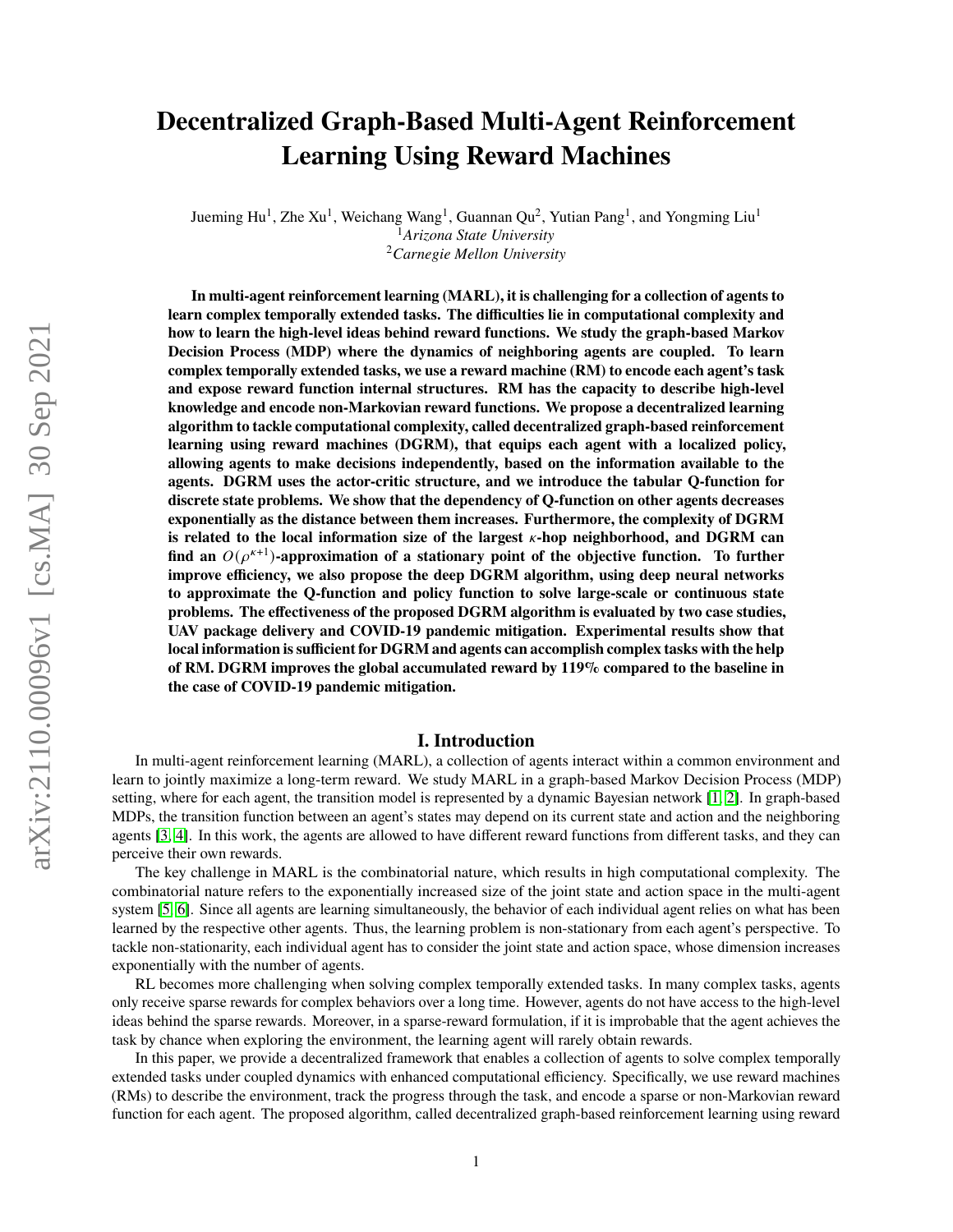machines (DGRM), uses the actor-critic structure, specifically adopting temporal difference (TD) learning to train the truncated Q-function and policy gradient for the localized policy. To tackle computational efficiency, we propose a truncated Q-function considering only the information of the  $\kappa$ -hop neighborhood. The RM state is augmented with the low-level MDP state as the input for the truncated Q-function and the policy function. Each agent is equipped with a localized policy, and information exchange among agents when implementing the learned policies is not required. We provide proofs that the truncated Q-function can approximate Q-function with high accuracy and the error of policy gradient approximation is bounded. Also, DGRM can find an  $O(\rho^{\kappa+1})$ -approximation of a stationary point of the objective function. To further improve efficiency, we develop deep DGRM which uses deep neural networks for function approximation to improve scalability. We demonstrate the effectiveness of DGRM and deep DGRM on a discrete state problem of UAV package delivery and a continuous state problem of COVID-19 pandemic mitigation, respectively. In the experiments, agents can accomplish complex tasks under the guidance of RMs.

# **II. Related Work**

Recent years have witnessed the rapid development in MARL [\[7–](#page-10-0)[10\]](#page-10-1). An MARL system can be categorized into centralized and decentralized control. The central controller decides the actions for all agents [\[11,](#page-10-2) [12\]](#page-10-3), while within the decentralized control, agents make their own decisions based on their observations [\[12,](#page-10-3) [13\]](#page-10-4). The central controller needs to collect information of all agents and communicate with all agents, which mitigates the non-stationarity but may decrease the scalability of the multi-agent system. Therefore, we consider a decentralized learning algorithm to solve typically graph-based MDP, where the dynamics of agents are coupled. Graph-based MDP can be also referred to as networked multi-agent MDP [\[14\]](#page-10-5), factored MDP [\[2,](#page-9-1) [15,](#page-10-6) [16\]](#page-10-7).

The most relevant studies to our proposed DGRM algorithm are the methods utilizing the actor-critic structure for MARL. The authors in [\[17,](#page-10-8) [18\]](#page-10-9) develop decentralized actor-centralized critic models for MARL. The centralized critic has access to the joint action and all available state information. The decentralized actor considers the local information of each agent. Additionally, the proposed algorithms in [\[17,](#page-10-8) [18\]](#page-10-9) adopt the framework of centralized training with decentralized execution. After training is completed, only the local actors are used at the execution phase. The communication requirement in our proposed DGRM algorithm is weaker than that in [\[17,](#page-10-8) [18\]](#page-10-9), where the localized policy only requires its own MDP state and RM state, and observations of other agents are not necessary. A decentralized actor-critic algorithm with provable convergence guarantees is proposed in [\[14\]](#page-10-5). They use linear approximation for the Q-function, but it is unclear whether the loss caused by the function approximation is small. The proposed DGRM algorithm is inspired by the Scalable Actor Critic (SAC) algorithm in [\[19\]](#page-10-10) and we further propose the DGRM algorithm to solve complex temporally extended tasks and the deep DGRM algorithm for large-scale or continuous state problems.

Recently, reward machines (RMs) have received much attention for task specification. The authors in [\[20\]](#page-10-11) propose reward machines, i.e., a type of Mealy machines, to encode structures or high-level knowledge behind the tasks. They develop the Q-learning for Reward Machines (QRM) algorithm in the single-agent setting and show that QRM can converge to an optimal policy in the tabular case. Later, they extend their work and develop counterfactual experiences for reward machines (CRM) and hierarchical RL for reward machines (HRM).

In the multi-agent setting, the authors in [\[21\]](#page-10-12) use RMs to describe cooperative tasks and introduce how to decompose the cooperative task into a collection of new RMs, each encoding a sub-task for an individual agent. They assume agents only observe their local state and abstracted representations of their teammates [\[21\]](#page-10-12). Agents in our work have access to the information of neighboring agents, since we consider the graph-based MDP, where the dynamics of neighboring agents are coupled. Thus, the dimension of Q-function in our work is larger than that in [\[21\]](#page-10-12) and needs complexity reduction for better scalability. RMs have also been applied to robotics, such as quadruped locomotion learning [\[22\]](#page-10-13) and planning [\[23\]](#page-10-14). There are also studies focusing on learning RMs from experience instead of giving as a priori to the learning agent [\[24–](#page-10-15)[29\]](#page-11-0). Hierarchical reinforcement learning (HRL) is another classical approach to solve complex tasks, which decomposes an RL problem into a hierarchy of subtasks, including methods such as HAMs [\[30\]](#page-11-1), Options [\[31\]](#page-11-2), and MAXQ [\[32\]](#page-11-3). However, these HRL approaches cannot guarantee convergence to the optimal policy.

# **III. Preliminaries**

#### **A. Markov Decision Processes and Reward Machines**

A labeled MDP is defined by a tuple,  $M = (S, s_I, A, R, P, \gamma, P, L)$ , where S is a finite set of states;  $s_I \in S$  is an initial state; A is a finite set of actions;  $R : S \times A \to \mathbb{R}$  is the reward function,  $R(s, a)$  represents the reward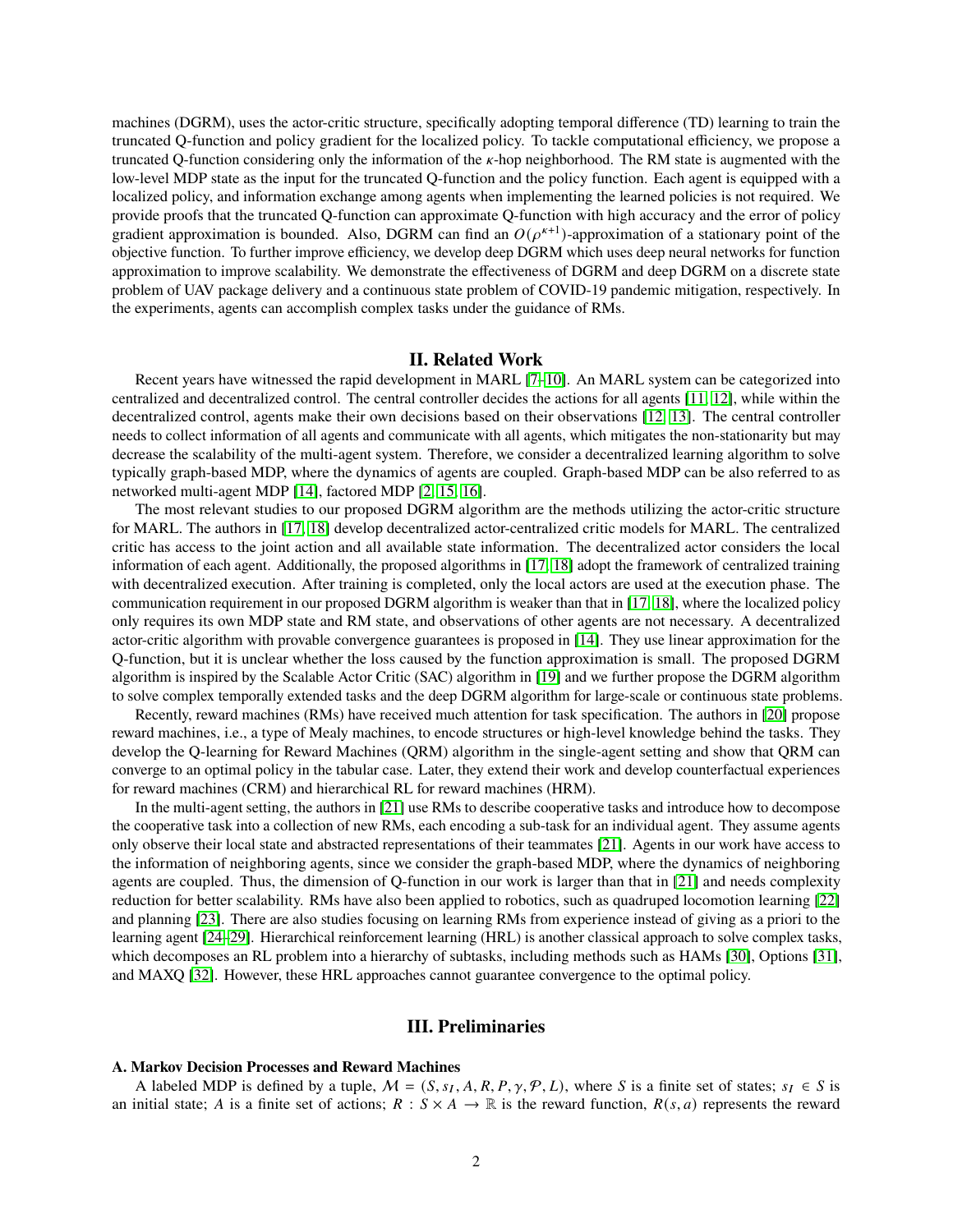obtained at state x after taking action  $a$ ;  $P : S \times A \times S \rightarrow [0, 1]$  is the transition function,  $P(s, a, s')$  represents the probability of going to s' from s after taking action a;  $\gamma$  is the discount factor,  $\gamma \in (0,1]$ ;  $\mathcal P$  is a finite set of events; and  $L: S \times A \times S \to 2^p$  is a labeling function,  $L(s, a, s')$  maps the state transition to a relevant high-level event.

**Definition 1.** A reward machine (RM) *is a tuple,*  $R = (U, u_I, \mathcal{P}, \delta, \sigma)$ , where U is a finite set of RM states,  $u_I \in U$ is an initial state,  $P$  is a finite set of events,  $\delta$  is the transition function:  $U\times 2^{\mathcal{P}}\to U$ , and  $\sigma$  is a reward function:  $U\times 2^{\mathcal{P}}\rightarrow \mathbb{R}$ .

Reward machines [\[33\]](#page-11-4) are a way to encode a non-Markovian reward function. A run of a reward machine  $\mathcal R$  on the sequence of labels  $\ell_1\ell_2\ldots\ell_k \in (2^{\overline{p}})^*$  is a sequence  $u_0(\ell_1,r_1)u_1(\ell_2,r_2)\ldots u_{k-1}(\ell_k,r_k)u_k$  of states and label-reward pairs such that  $u_0 = u_I$ . For all  $i \in \{0, \ldots, k-1\}$ , we have  $\delta(u_i, l_{i+1}) = u_{i+1}$  and  $\sigma(u_i, l_{i+1}) = r_{i+1}$ . We write  $\mathcal{R}(\ell_1\ell_2 \ldots \ell_k) = r_1 r_2 \ldots r_k$  to connect the input label sequence to the sequence of rewards produced by the machine  $\mathcal{R}$ . We say that a reward machine R encodes the reward function R of an MDP if for every trajectory  $s_0a_1s_1...a_ks_k$  and the corresponding label sequence  $\ell_1 \ell_2 \ldots \ell_k$ , the reward sequence equals  $\mathcal{R}(\ell_1 \ell_2 \ldots \ell_k)$ .

Given a labeled MDP  $M = (S, s_I, A, R, P, \gamma, P, L)$  with a non-Markovian reward function and a reward machine  $R = (U, u_I, P, \delta, \sigma)$  which encodes the reward function R of M, we can obtain a product MDP  $M_R$ , whose reward function is Markovian such that every attainable label sequence of  $M_{\mathcal{R}}$  gets the same reward as in M. Furthermore, any policy for  $M_{\mathcal{R}}$  achieves the same expected reward in M[\[24\]](#page-10-15). We define the product MDP  $M_R = (S', s'_1, A, R', P', \gamma', \mathcal{P}', L')$  by:

$$
S' = S \times U
$$
  
\n
$$
s'_{I} = (s_{I}, u_{I})
$$
  
\n
$$
A = A
$$
  
\n
$$
R'(s, u, a) = \sigma(u, L(s, a, s'))
$$
  
\n
$$
P'(s, u, a, s', u') = \begin{cases} P(s, a, s') & u' = \delta(u, L(s, a, s')) \\ 0 & \text{otherwise} \end{cases}
$$
  
\n
$$
\gamma' = \gamma; \mathcal{P}' = \mathcal{P}; L' = L
$$
 (1)

#### **B. Graph-Based Multi-Agent MDP with Reward Machines**

We denote  $G = (V, E)$  as an undirected graph, where  $V = \{1, \ldots, n\}$  is a finite set of nodes that represents the agents and  $E$  is a finite set of edges. For agents i, j, we call j a neighboring agent of i, if there is an edge that connects i and *i*. Let  $N(i) \subseteq V$  be the set including agent *i* and the neighboring agents of the agent *i*.

We consider a multi-agent system, including  $n$  agents and formulate the system as a labeled graph-based MDP  $M_G = (S_G, s_{I_G}, A_G, R_G, P_G, \gamma, \mathcal{P}_G, L_G) = (\{S_i\}_{i=1}^n, \{s_I^i\}_{i=1}^n, \{A_i\}_{i=1}^n, \{R_i\}_{i=1}^n, \{P_i\}_{i=1}^n, \gamma, \{\mathcal{P}_i\}_{i=1}^n, \{L_i\}_{i=1}^n)$ . We consider a factored form for  $M_G$ , i.e,  $S_G$  is a Cartesian product of the states for each agent *i* in V,  $S_G = S_1 \times \cdots \times S_n$ . Similarly,  $s_{I_G} = s_I^1 \times \cdots \times s_I^n$ ;  $A_G = A_1 \times \cdots \times A_n$ ;  $R_G = R_1 \times \cdots \times R_n$ ;  $P_G = P_1 \times \cdots \times P_n$ ;  $\mathcal{P}_G = \mathcal{P}_1 \times \cdots \times \mathcal{P}_n$ ; and  $L_G = L_1 \times \cdots \times L_n$ . For each agent i,  $P_i: S_{N(i)} \times A_{N(i)} \times S_i \to [0,1]$ , meaning  $s_i(t+1)$  depends on  $s_{N(i)}(t) \in S_{N(i)}$ and  $a_{N(i)}$  (t)  $\in A_{N(i)}$ , where  $S_{N(i)}$  and  $A_{N(i)}$  denote the Cartesian product of the sets of states and actions of the agents in  $N(i)$  respectively.  $R_i$  and  $L_i$  only depend on the information of agent *i* itself,  $R_i : S_i \times A_i \to \mathbb{R}$  and  $L_i: S_i \times A_i \times S_i \rightarrow 2^{\mathcal{P}_i}.$ 

We design a reward machine  $\mathcal{R}_i$  for each agent i.  $\mathcal{R}_i = (U_i, u_i^i, \mathcal{P}_i, \delta_i, \sigma_i)$  encodes the reward function  $R_i$  of  $M_G$  individually.  $R_i$  defines the task of agent *i* in terms of high-level events from  $P_i$ . Given a labeled graph-based MDP  $M_G = (S_G, s_{I_G}, A_G, R_G, P_G, \gamma, \mathcal{P}_G, L_G)$  with a non-Markovian reward function collectively defined by Reward Machines  $R_i$ , we can obtain a product MDP  $M_{GR} = (S_{GR}, s_{I_{GR}}, A_{GR}, R_{GR}, P_{GR}, \gamma_{GR}, \mathcal{P}_{GR}, L_{GR})$  whose reward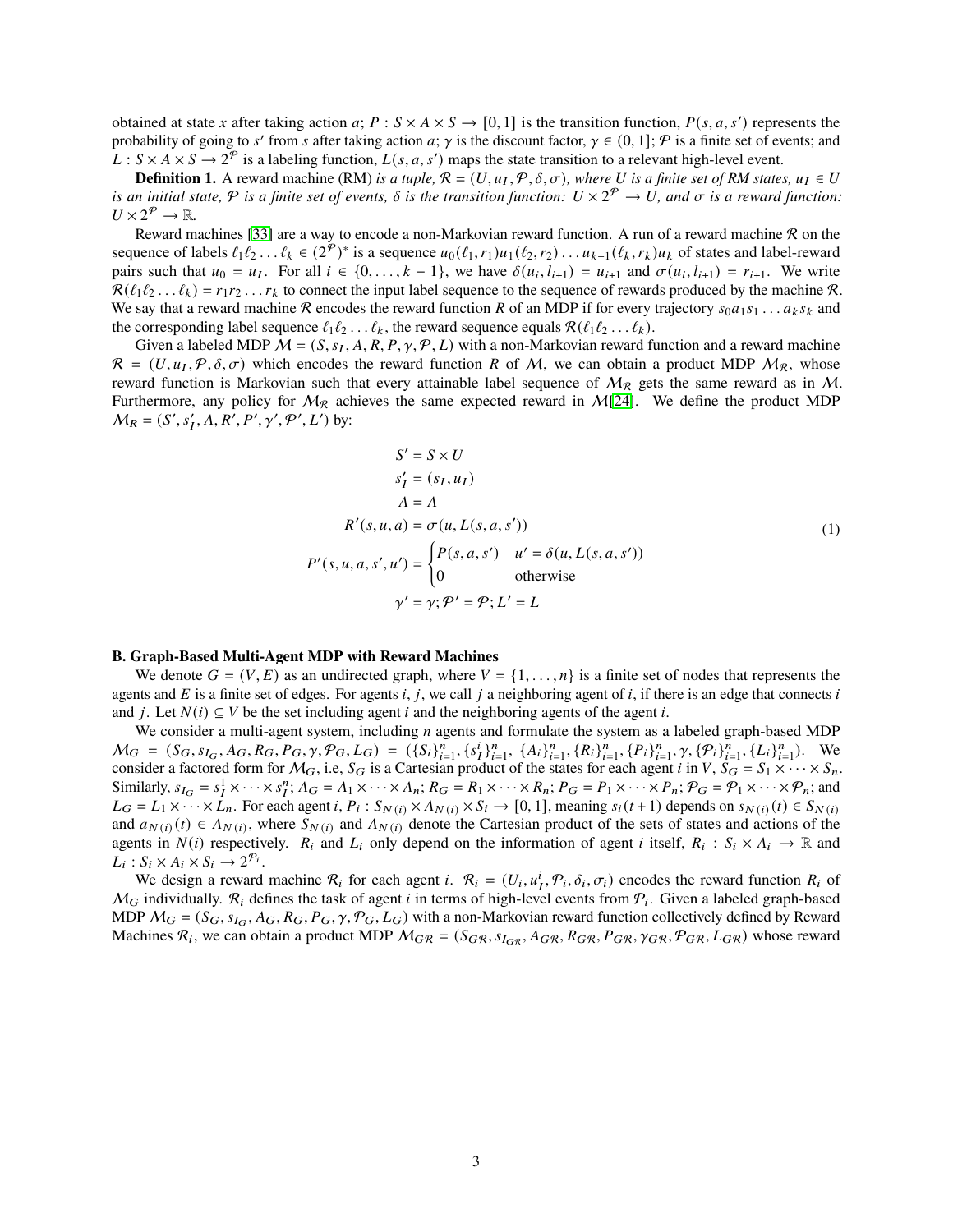function is Markovian,

$$
S_{G\mathcal{R}} = S_G \times U_1 \times \cdots \times U_n
$$
  
\n
$$
s_{I_{G\mathcal{R}}} = (s_{I_G}, u_I^1 \times \cdots \times u_I^n)
$$
  
\n
$$
A_{G\mathcal{R}} = A_G
$$
  
\n
$$
R_{G\mathcal{R}_i}(s_i, u_i, a_i) = \sigma_i(u_i, L_i(s_i, a_i, s'_i))
$$
  
\n
$$
P_{G\mathcal{R}}(s, u, a, s', u') = P_{G\mathcal{R}_1} \times \cdots \times P_{G\mathcal{R}_n}
$$
  
\n
$$
P_{G\mathcal{R}_i}(s_{N(i)}, u_{N(i)}, s_i', u'_i) = \begin{cases} P_i(s_{N(i)}, a_{N(i)}, s'_i) & \text{if } u'_i = \delta(u_i, L_i(s_i, a_i, s'_i)) \\ 0 & \text{otherwise} \end{cases}
$$
  
\n
$$
\gamma_{G\mathcal{R}} = \gamma; \mathcal{P}_{G\mathcal{R}} = \mathcal{P}_G; L_{G\mathcal{R}} = L_G
$$
  
\n(2)

For simplicity of notation, we define the global state  $s = (s_1, \ldots, s_n) \in S_G$ , global RM state  $u = (u_1, \ldots, u_n) \in U_G$ :=  $U_1 \times \cdots \times U_n$ , global action  $a = (a_1, \ldots, a_n) \in A_G$ , and global reward  $R(s, a) = \frac{1}{n} \sum_{i=1}^n R_i(s_i, a_i)$ .

 $M_{GR}$  augments RM state and MDP state, which tracks the progress through the task for each agent. The goal in an  $M_{GR}$  is to find the optimal joint policy  $\pi^{\theta}: S_{GR} \to Distr(A_{GR})$ , which is parameterized by  $\theta$ .  $\pi^{\theta}(a|s,u)$  is expected to maximize the discounted global reward,  $J(\theta)$  starting from the initial state distribution  $s_I$  and  $u_I$ ,

$$
\max_{\theta} J(\theta) = \mathbb{E}_{(s,u)\sim s_I, u_I} \mathbb{E}_{a(t)\sim \pi^{\theta}(\cdot|s(t), u(t))} \left[ \sum_{t=0}^{\infty} \gamma^t R(s(t), u(t), a(t)|s(0) = s_I, u(0) = u_I \right]
$$
(3)

The Q-function under the policy  $\pi^{\theta}$ ,  $Q^{\theta}(s, u, a)$ , is defined as the expected discounted future reward of taking action a given a pair  $(s, u)$  and then following the policy  $\pi^{\theta}$ ,

$$
Q^{\theta}(s, u, a) = \mathbb{E}_{a(t) \sim \pi^{\theta}(\cdot | s(t), u(t))} \left[ \sum_{t=0}^{\infty} \gamma^{t} R(s(t), u(t), a(t) | s(0) = s_{I}, u(0) = u_{I}, a(0) = a \right]
$$
  

$$
= \frac{1}{n} \sum_{i=1}^{n} \mathbb{E}_{a(t) \sim \pi^{\theta}(\cdot | s(t), u(t))} \left[ \sum_{t=0}^{\infty} \gamma^{t} R_{i}(s_{i}(t), u_{i}(t), a_{i}(t) | s(0) = s, u(0) = u, a(0) = a \right]
$$
  

$$
= \frac{1}{n} \sum_{i=1}^{n} Q_{i}^{\theta}(s, u, a)
$$
 (4)

where  $Q_i^{\theta}(s, u, a)$  is the Q-function for the individual reward  $R_i$ . Compared to standard Q-learning,  $Q^{\theta}(s, u, a)$  also keeps track of RM states, allowing agents to take the high-level stages into consideration when selecting actions.

A commonly used RL algorithm is policy gradient [\[34\]](#page-11-5). Let  $d^{\theta}$  be a distribution on the  $S_{GR}$  given by  $d^{\theta}(s, u) =$  $(1 - \gamma) \sum_{t=0}^{\infty} \gamma^{t} d_{t}^{\theta}(s, u)$ , where  $d_{t}^{\theta}(s, u)$  is the distribution of  $(s(t), u(t))$  under fixed policy  $\theta$  when  $(s(0), u(0))$  is drawn from  $d_0$ . Then,

$$
\nabla J(\theta) = \frac{1}{1 - \gamma} \mathbb{E}_{(s,u) \sim d^{\theta}, a \sim \pi^{\theta}(\cdot | s, u)} Q^{\theta}(s, u, a) \nabla \log \pi^{\theta}(a | s, u)
$$
(5)

Since the sizes of the joint state and action spaces,  $S_{GR}$  and  $A_{GR}$ , grow exponentially with the number of agents, the corresponding Q-functions  $Q^{\theta}$  and  $Q_i^{\theta}$  can be large tables and therefore, are intractable to compute and store.

#### **IV. Decentralized Graph-Based Reinforcement Learning Using Reward Machines (DGRM)**

We propose the truncated Q-function  $(\tilde{Q}_i^{\theta})$ , which takes local information of each agent as the input, and thus, the dimension of  $\tilde{Q}^\theta_i$  is much smaller than  $Q^\theta_i$ . We present that  $\tilde{Q}^\theta_i$  is able to approximate  $Q^\theta_i$  with high accuracy. Then, we propose the truncated policy gradient based on  $\tilde{Q}_i^{\theta}$  and the error of policy gradient approximation is bounded. Moreover, the DGRM algorithm can find an  $O(\rho^{\kappa+1})$ -approximation of a stationary point of  $\tilde{J}(\theta)$ . To further improve efficiency, we also develop the deep DGRM algorithm, using deep neural networks to approximate the Q-function and policy function to solve large-scale or continuous state problems.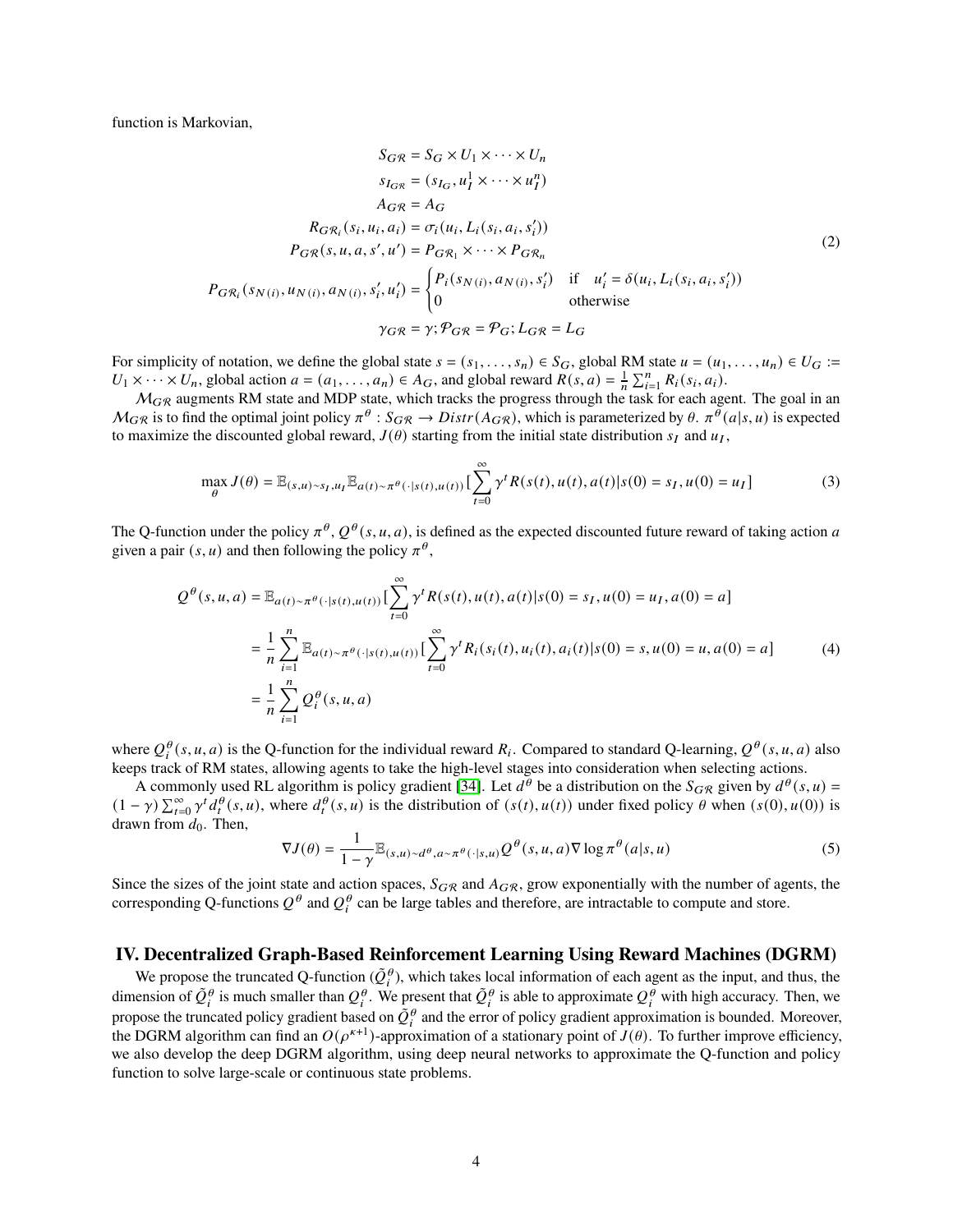#### **A. DGRM algorithm**

To reduce complexity, we propose a decentralized learning algorithm that equips each agent a localized policy  $\pi_i^{\theta_i}$ , parameterized by  $\theta_i$ . The localized policy for agent i,  $\pi_i^{\theta_i}(a_i|s_i, u_i)$ , is a distribution on the local action  $a_i$ , depending on the local state  $s_i$  and local RM state  $u_i$ . Thus, each agent acts independently and information exchange is not required with learned policies. Moreover, the RM state is augmented with low-level MDP state for the policy, which helps provide guidance to the agent in the task level. The joint policy,  $\pi^{\theta}(a|s, u)$ , is defined as  $\prod_{i=1}^{n} \pi_i^{\theta_i}(a_i|s_i, u_i)$ ,  $\theta = (\theta_1, \dots, \theta_n)$ .  $\pi_i^{\theta_i}$  is similar to the policy defined in the Scalable Actor Critic (SAC) algorithm [\[19\]](#page-10-10), which is conditioned only on the local state  $s_i$ .  $\pi(a|s, u)$  differs from the policy in graph-based MDP [\[4\]](#page-9-3) in that their policy is conditioned on the agent's neighborhood.

Further, DGRM algorithm uses local information of each agent *i* to approximate  $Q_i^{\theta}$ , inspired by [\[19\]](#page-10-10). We assume that the agent *i* has access to the neighborhood of radius  $\kappa$  (or  $\kappa$ -hop neighborhood) of agent *i*, denoted by  $N_i^{\kappa}$ ,  $\kappa \ge 0$ .  $\kappa$ -hop neighborhood of *i* includes the agents whose shortest graph distance to agent *i* is less than or equal to  $\kappa$ , including agent *i* itself. We define  $N_{-i}^k = V/N_i^k$ , meaning the set of agents that are outside of agent *i*'s  $\kappa$ -hop neighborhood. The global state *s* can also be written as  $(s_{N_t^k}, s_{N_{-i}^k})$ , which are the states of agents that are inside and outside agent *i*'s *k*-hop neighborhood respectively, similarly, the global RM state  $u = (u_{N_t^k}, u_{N_{-i}^k})$  and the global action  $a = (a_{N_t^k}, a_{N_{-i}^k})$ . We first define the exponential decay property of Q-function.

**Definition 2.** Q-function has the  $(\lambda, \rho)$ -exponential decay property if, for any localized policy  $\theta$ , for any  $i \in V, s_{N^{\kappa}_{i}} \in S_{G_{N^{\kappa}_{i}}}, s_{N^{\kappa}_{-i}}, s'_{N^{\kappa}_{-i}} \in S_{G_{N^{\kappa}_{-i}}}, u_{N^{\kappa}_{i}} \in U_{G_{N^{\kappa}_{i}}}, u_{N^{\kappa}_{-i}} \in U_{G_{N^{\kappa}_{-i}}}, a_{N^{\kappa}_{i}} \in A_{G_{N^{\kappa}_{i}}}, a_{N^{\kappa}_{-i}} \in A_{G_{N^{\kappa}_{-i}}}, a'_{N^{\kappa}_{-i}} \in A_{G_{N^{\kappa}_{-i}}}, a'_{N^{\kappa}_{-i}} \in A_{G_{N$ satisfies,

$$
|Q_i^{\theta}(s_{N_i^{\kappa}}, s_{N_{-i}^{\kappa}}, u_{N_i^{\kappa}}, u_{N_{-i}^{\kappa}}, a_{N_i^{\kappa}}, a_{N_{-i}^{\kappa}}) - Q_i^{\theta}(s_{N_i^{\kappa}}, s'_{N_{-i}^{\kappa}}, u_{N_i^{\kappa}}, u'_{N_{-i}^{\kappa}}, a_{N_i^{\kappa}}, a'_{N_{-i}^{\kappa}})| \leq \lambda \rho^{\kappa+1}
$$
(6)

**Theorem 1.** Assume  $\forall i$ ,  $R_i$  is upper bounded by  $\overline{R}$ , the  $(\frac{\overline{R}}{1-\gamma}, \gamma)$ -exponential decay property of  $Q_i^{\theta}$  holds.

The proof of Theorem 1 can be found in the supplementary material. Theorem 1 indicates that the dependency  $\Omega_{\text{on}}^{\theta}$  on other genetic degreeses exponentially so the distance between them groups. Then we groups the fo of  $Q_i^{\theta}$  on other agents decreases exponentially as the distance between them grows. Then, we propose the following truncated Q-functions for state-(RM state)-action triples,

<span id="page-4-0"></span>
$$
\tilde{Q}_{i}^{\theta}(s_{N_{i}^{\kappa}}, u_{N_{i}^{\kappa}}, a_{N_{i}^{\kappa}}) = \sum_{s_{N_{-i}^{\kappa}} \in S_{G_{N_{-i}^{\kappa}}}, u_{N_{-i}^{\kappa}} \in U_{G_{N_{-i}^{\kappa}}}, a_{N_{-i}^{\kappa}} \in A_{G_{N_{-i}^{\kappa}}}} c_{i}(s_{N_{-i}^{\kappa}}, u_{N_{-i}^{\kappa}}, a_{N_{-i}^{\kappa}}; s_{N_{i}^{\kappa}}, u_{N_{i}^{\kappa}}, a_{N_{i}^{\kappa}})
$$
\n
$$
\cdot Q_{i}^{\theta}(s_{N_{i}^{\kappa}}, s_{N_{-i}^{\kappa}}, u_{N_{i}^{\kappa}}, a_{N_{i}^{\kappa}}, a_{N_{-i}^{\kappa}})
$$
\n
$$
(7)
$$

where  $c_i(s_{N_{-i}^k}, u_{N_{-i}^k}; s_{N_i^k}, u_{N_i^k}, a_{N_i^k})$  is any non-negative weight and satisfies,

$$
\forall (s_{N_i^{\kappa}}, u_{N_i^{\kappa}}, a_{N_i^{\kappa}}) \in S_{G_{N_i^{\kappa}}} \times U_{G_{N_i^{\kappa}}} \times A_{G_{N_i^{\kappa}}},
$$
  

$$
\sum_{s_{N_{-i}^{\kappa}} \in S_{G_{N_{-i}^{\kappa}}}, u_{N_{-i}^{\kappa}} \in U_{G_{N_{-i}^{\kappa}}}, a_{N_{-i}^{\kappa}} \in A_{G_{N_{-i}^{\kappa}}}} c_i(s_{N_{-i}^{\kappa}}, u_{N_{-i}^{\kappa}}, s_{N_i^{\kappa}}, u_{N_i^{\kappa}}, a_{N_i^{\kappa}}) = 1.
$$
  
(8)

**Theorem 2.** Under the  $(\lambda, \rho)$ -exponential decay property,  $\tilde{Q}_i^{\theta}$  satisfies,

$$
\sup_{(s,u,a)\in S_G\times U_G\times A_G} |\tilde{Q}_i^{\theta}(s_{N_i^{\kappa}}, u_{N_i^{\kappa}}, a_{N_i^{\kappa}}) - Q_i^{\theta}(s, u, a)| \leq \lambda \rho^{\kappa+1}
$$
\n(9)

The proof of Theorem 2 can be found in the supplementary material. Theorem 2 shows that  $\tilde{Q}_i^{\theta}$  approximates  $Q_i^{\theta}$ with high accuracy, and next, we use  $\tilde{Q}_i^{\theta}$  to approximate the policy gradient. The truncated policy gradient for agent *i*,  $\tilde{J}_i$ , is defined as  $\tilde{J}_i(\theta) = \frac{1}{1-\gamma} \mathbb{E}_{(s,u) \sim d^\theta, a \sim \pi^\theta(\cdot | s,u)} \left[ \frac{1}{n} \sum_{j \in N_i^{\kappa}} \tilde{Q}_j^{\theta}(s_{N_j^{\kappa}}, u_{N_j^{\kappa}}, a_{N_j^{\kappa}}) \right] \nabla_{\theta_i} \log \pi_i^{\theta_i}(a_i | s_i.u_i),$  where  $\tilde{Q}_j^{\theta}$  is any truncated Q-function in the form of Eq. [\(7\)](#page-4-0).

**Theorem 3.** If  $||\nabla_{\theta_i} \log \pi_i^{\theta_i}(a_i|s_i, u_i)||$  is bounded by  $B_i$ ,  $\forall a_i, s_i, u_i$ ,  $||\tilde{J}_i(\theta) - \nabla_{\theta_i} J(\theta)|| \leq \frac{\lambda B_i}{1-\gamma} \rho^{\kappa+1}$ 

The proof of Theorem 3 can be found in the supplementary material. Theorem 3 indicates that the error of the truncated policy gradient is bounded and thus, it is safe to use the truncated Q-function to approximate the policy gradient, which has a much smaller dimension.

The DGRM algorithm adopts the actor-critic framework, specifically using temporal difference (TD) learning to train the truncated Q-function and policy gradient for the localized policy. The pseudocode of DGRM is given in Algorithm [1.](#page-5-0) The truncated Q-function is updated at every time step, and the policy parameters are updated in every episode. DGRM reduces the computational complexity as the truncated Q-function is conditioned on the state-(RM state)-action triple of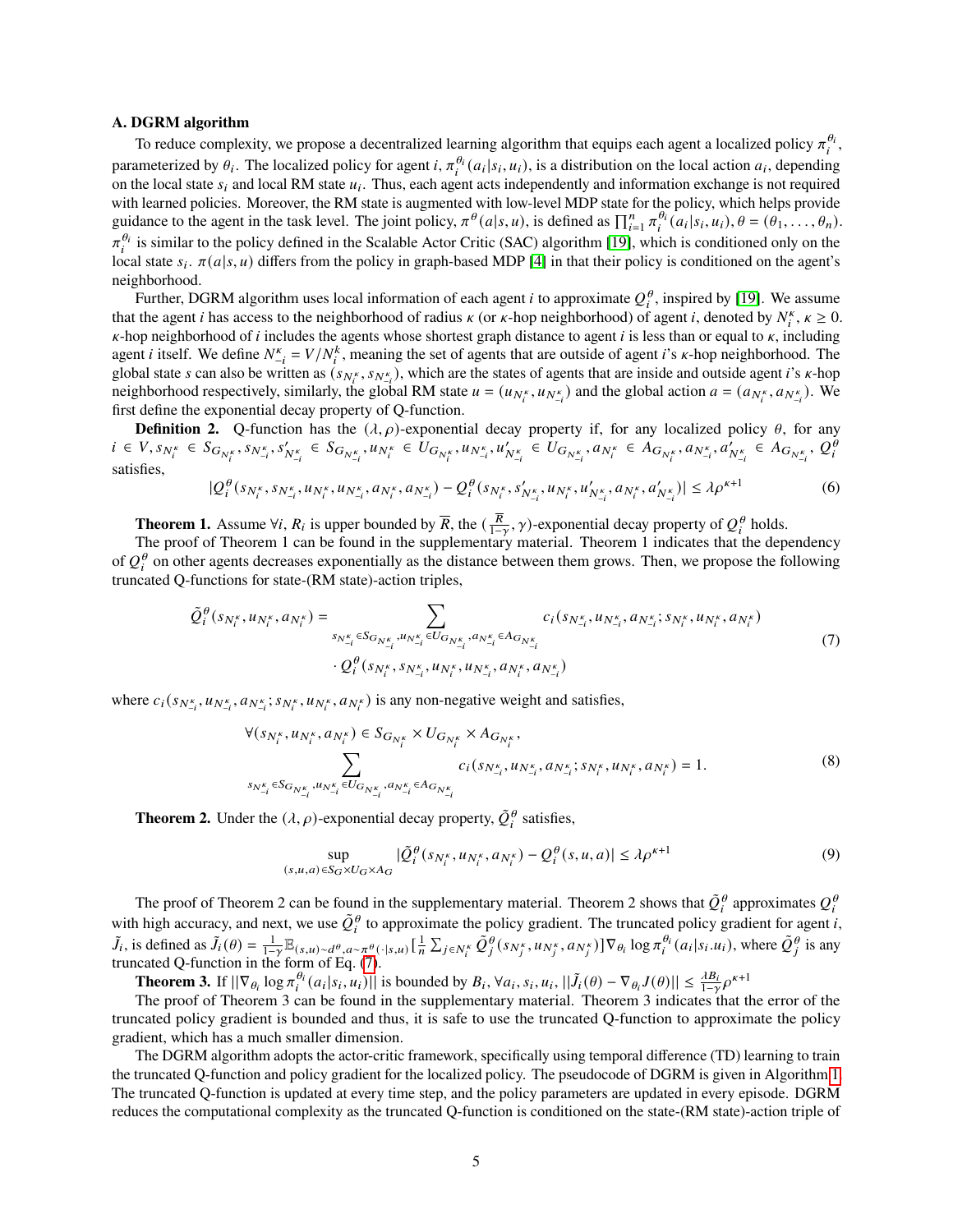#### <span id="page-5-0"></span>**Algorithm 1** DGRM Algorithm

**Input**: initial policy  $\pi_i^{\theta_i}(0)$ , initial Q-function,  $s(0)$ ,  $u(0)$ ,  $\kappa$ ,  $T$ ,  $\gamma$ ,  $\alpha_{\tilde{O}}$ ,  $\alpha_{\pi}$ .

- 1: **for** each Episode  $\tilde{e}$  **do**
- 2: Take action  $a_i(0) \sim \pi_i^{\theta_i}(\cdot|s_i(0), u_i(0))$  for all *i*.
- 3: Get reward  $R_i(0)$  for all i.
- 4: **while** exist agent not finish the task and  $t \leq T$  do
- 5: Get state  $s_i(t)$ , RM state  $u_i(t)$  for all i.
- 6: Take action  $a_i(t) \sim \pi_i^{\theta_i}(\cdot|s_i(t), u_i(t))$  for all *i*.
- 7: Get reward  $R_i(t)$  for all i.
- 8: Calculate TD error for all  $i$ ,
- 9:  $TD_i \leftarrow R_i(t-1) + \gamma \tilde{Q}_i^{t-1} \left( s_{N_i^k}(t), u_{N_i^k}(t), a_{N_i^k}(t) \right) \tilde{Q}_i^{t-1} \left( s_{N_i^k}(t-1), u_{N_i^k}(t-1), a_{N_i^k}(t-1) \right).$
- 10: Update the truncated Q-function for all  $i$ ,

11: 
$$
\tilde{Q}_i^t(s_{N_t^k}(t-1), u_{N_t^k}(t-1), a_{N_t^k}(t-1)) \leftarrow \tilde{Q}_i^{t-1}(s_{N_t^k}(t-1), u_{N_t^k}(t-1), a_{N_t^k}(t-1)) + \alpha_{\tilde{Q}_{t-1}} TD_i.
$$

- 12: **end while**
- 13: Calculate the approximated gradient for all  $i$ ,
- 14:  $\tilde{g}_i(\tilde{e}) \leftarrow \sum_{t'=0}^t \gamma^t \frac{1}{n} \sum_{j \in N_i^k} \tilde{Q}_j^t (s_{N_i^k}(t'), u_{N_i^k}(t'), a_{N_i^k}(t')) \nabla_{\theta_i} \log \pi_i^{\theta_i(\tilde{e})} (a_i(t') | s_i(t'), u_i(t')).$
- 15: Update the policy parameters for all agents,
- 16:  $\theta_i(\tilde{e}+1) \leftarrow \theta_i(\tilde{e}) + \alpha_{\pi_{\tilde{e}}} \tilde{g}_i(\tilde{e}).$

17: **end for**

 $\kappa$ -hop neighborhood instead of the global information, which results in a much smaller dimension. Thus, the complexity of DGRM is the local state-(RM state)-action space size of the largest  $\kappa$ -hop neighborhood. The approximated gradient of policy parameters is related to the truncated Q-function of the  $\kappa$ -hop neighborhood. Further, the authors in [\[19\]](#page-10-10) claimed that under certain assumptions, the actor-critic algorithm will eventually find an  $O(\rho^{k+1})$ -approximation of a stationary point of  $J(\theta)$ . DGRM also follows the assumptions with RM state, thus the approximating convergence conclusion still holds, which is illustrated in Theorem 4.

**Assumption 1.** The reward is bounded,  $R_i(s_i, u_i, a_i) \leq \overline{R}$ ,  $\forall i, s_i, u_i, a_i$ . The individual state and action space size are upper bounded as  $|S_i| \leq \overline{S}, |A_i| \leq \overline{A}, \forall i$ .

**Assumption 2.** The  $(\lambda, \rho)$  exponential decay property holds for some  $\rho \leq \gamma$ .

**Assumption 3.** Every  $(s_{N_t^k}, u_{N_t^k}, a_{N_t^k})$  pair must be visited with some positive probability after some time.

**Assumption 4.** For any *i*,  $a_i$ ,  $s_i$ ,  $u_i$  and  $\theta_i$ , we assume  $||\nabla_{\theta_i} \log \pi_i^{\theta_i}(a_i|s_i, u_i)|| \leq B_i$ . As a result,  $||\nabla_{\theta} \log \pi^{\theta}(a|s, u)|| \leq$ 

 $B = \sqrt{\sum_{i=1}^{n} B_i^2}$ . Further, assume  $\nabla J(\theta)$  is *B*'-Lipschitz continuous in  $\theta$ .

**Theorem 4.** Under Assumption 1, 2, 3, and 4, DGRM will find an  $O(\rho^{\kappa+1})$ -approximation of a stationary point of the objective function  $J(\theta)$ .

#### **B. Deep DGRM algorithm**

To further improve efficiency, we approximate both the policy and truncated Q-functions by deep neural networks. The pseudocode of deep DGRM is given in Algorithm [2.](#page-6-0) In every episode from line 2 to line 7, all the agents first interact with the environment. Then in line 8, each agent collects the necessary information during the episode for later actor and critic updating. Both the Q-network and policy-network are updated in every episode. In line 11, the TD error is the averaged error over one episode. In line 15, the gradient of policy is conditioned on the averaged TD error of the  $\kappa$ -hop neighborhood, which indicates communication is required for policy improvement during training. When implementing the learned policy after training, communication is not required since the policy is only conditioned on each agent's own state-(RM state) pair.

# **V. Case Studies**

In this section, we implement DGRM on two case studies: (1) a multi-UAV package delivery case and (2) COVID-19 pandemic mitigation adapted from [\[35\]](#page-11-6).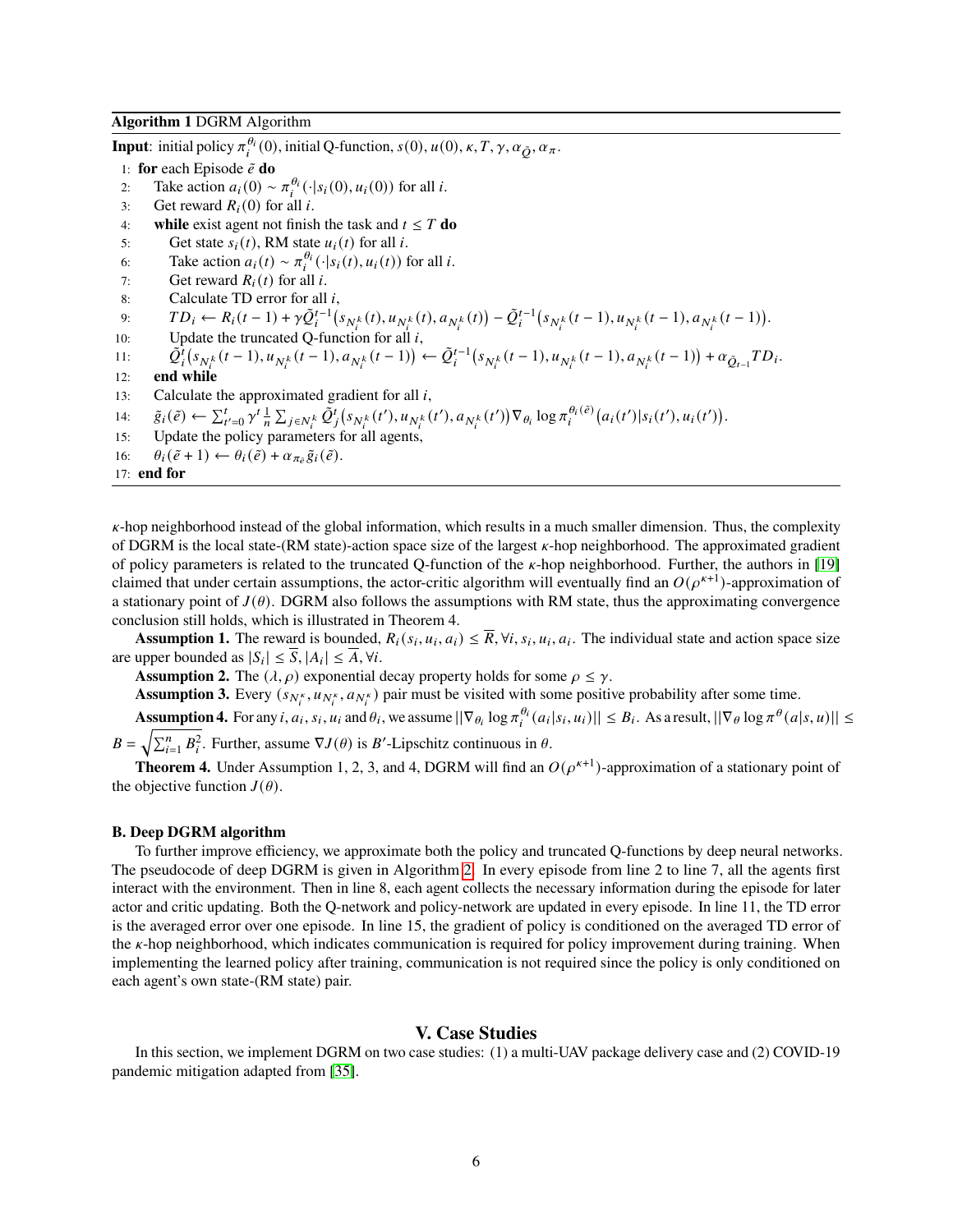#### <span id="page-6-0"></span>**Algorithm 2** Deep DGRM Algorithm

**Input:** initialized policy  $\theta_i(0)$ , initialized Q-network  $\beta_i(0)$ ,  $s(0)$ ,  $u(0)$ ,  $\kappa$ ,  $T$ ,  $\gamma$ ,  $\alpha_{\tilde{O}}$ ,  $\alpha_{\pi}$ 

- 1: **for** each Episode  $\tilde{e}$  **do**
- 2: Take action  $a_i(0) \sim \pi_i^{\theta_i}(\cdot|s_i(0), u_i(0))$  for all *i*.
- 3: Get reward  $R_i(0)$  for all i.
- 4: **while** exist agent not finish the task and  $t \leq T$  do
- 5: Get state  $s_i(t)$ , RM state  $u_i(t)$  for all *i*.
- 6: Take action  $a_i(t) \sim \pi_i^{\theta_i}(\cdot|s_i(t), u_i(t))$  for all *i*.
- 7: Get reward  $R_i(t)$  for all i.
- 8: Store transition  $(s_{N_t^k}(t-1), u_{N_t^k}(t-1), a_{N_t^k}(t-1), R_i(t-1), s_{N_t^k}(t), u_{N_t^k}(t), a_{N_t^k}(t))$  for all *i*.
- 9: **end while**
- 10: Calculate the TD error for all  $i$ ,
- 11:  $TD_i \leftarrow \frac{1}{t} \sum_{t'=1}^t \left( R_i(t'-1) + \gamma \tilde{Q}_i^{\tilde{e}}(s_{N_i^{\kappa}}(t'), u_{N_i^{\kappa}}(t'), a_{N_i^{\kappa}}(t') \right) \tilde{Q}_i^{\tilde{e}}(s_{N_i^{\kappa}}(t'-1), u_{N_i^{\kappa}}(t'-1), a_{N_i^{\kappa}}(t'-1) \right)$
- 12: Update Q-network parameters for all  $i$ ,
- 13:  $\beta_i(\tilde{e}+1) \leftarrow \beta_i(\tilde{e}) + \alpha_{\tilde{Q}} T D_i \nabla_{\beta_i} \tilde{Q}_i^{\tilde{e}}.$
- 14: Update the policy-network parameters for all  $i$ ,
- 15:  $\theta_i(\tilde{e}+1) \leftarrow \theta_i(\tilde{e}) + \alpha_{\pi} \frac{1}{|N_i^{\kappa}|} \sum_{j \in N_i^{\kappa}} TD_j \nabla_{\theta_i} \ln \pi_i.$

16: **end for**

#### **A. Case Study I: Multi-UAV Package Delivery**

We consider a total of six UAVs in the  $4\times5$  grid-world with two warehouses. The task for each agent is to obtain one package in a warehouse and deliver it to the corresponding destination. Further details of the grid-world environment are illustrated in the supplementary material.

The local state of UAV *i* at time  $t$ ,  $s_i(t)$ , includes UAV *i*'s current position, the remaining battery percentage and a binary variable with value of 1 indicating UAV *i* obtains a package. UAVs start with a fully charged battery. UAVs have four base possible actions at all grids: move north, move south, move east, and move west. At warehouses, UAVs have two additional possible actions: wait and pick up. When waiting, the agent remains where it was. The agent obtains the package with a probability of 0.9 if it selects to pick up and no other agents also pick up at the same warehouse. We define two UAVs are neighbors if they have access to the same warehouse.

UAV  $i \in 1, 2, 5, 6$  has access to one specific warehouse and UAV  $i \in 3, 4$  has access to two warehouses. The reward machine for UAV *i* is shown in Fig. [1.](#page-7-0) Each edge is labeled by a tuple  $(\hat{p}, \hat{r})$ , where  $\hat{p}$  is a propositional logic formula over P and  $\hat{r} \in \mathbb{R}$  is a real number, defining the reward of the corresponding transition. For instance, to transition from  $u_0$  to  $u_1$  in Fig. [1\(a\),](#page-7-1) the proposition  $\hat{A}$  has to be true, and the transition outputs a reward of 5. Regarding UAV  $i \in \{1, 2, 5, 6\}$ , the labeled events are  $\mathcal{P}_i = \{\hat{A}_i, \hat{P}, \hat{G}_i, \hat{L}\}$ , where  $\hat{A}_i$  means UAV *i* reaches the accessible warehouse,  $\hat{P}_i$ indicates that UAV *i* obtains the package,  $\hat{G}_i$  is arriving at the destination, and  $\hat{L}$  indicates that UAV is running out of battery. When the agent has low battery, it transitions to the sink state  $u_4$ . Once the agent reaches a sink state, it cannot get out of the sink state and fails the task.  $u_3$  is the goal state, expressing task accomplishment. Since UAV  $i \in \{3, 4\}$ has access to two warehouses, UAV 3 and UAV 4 have two possible routes to accomplish the task. Further details of the reward machine of UAV 3 and UAV 4 are illustrated in the supplementary material.

In the experiment, we set  $\gamma = 0.9$ . The softmax policy is utilized for the localized policy, which forms parameterized numerical probabilities for each state–action pair [\[36\]](#page-11-7). We run the DRGM algorithm with  $\kappa \in \{0, 1, 2\}$  and plot the global discounted reward during the training process in Fig. [2.](#page-7-2) The optimal solution is in closed form for this experiment. DGRM with  $\kappa = 0$  has the best performance and is close to the optimal solution. Also, DGRM with  $\kappa = 0$  converges the fastest. Fig. [2](#page-7-2) indicates that more information of neighboring agents does not help improve the performance in this example. The possible reason is that we use the tabular Q-function for this discrete state problem and a larger  $\kappa$ -hop neighborhood introduces large state, RM state, and action space for the tabular Q-function, which may cause poor performance. Additionally, the result in Fig. [2](#page-7-2) indicates that DGRM has the potential to determine the necessary information for the truncated Q-function and help understand the connections among the agents.

#### **B. Case Study II: COVID-19 Pandemic Mitigation**

To the best of our knowledge, this case study provides the first attempt to use reward machines as specifications to mitigate epidemics and pandemics such as COVID-19.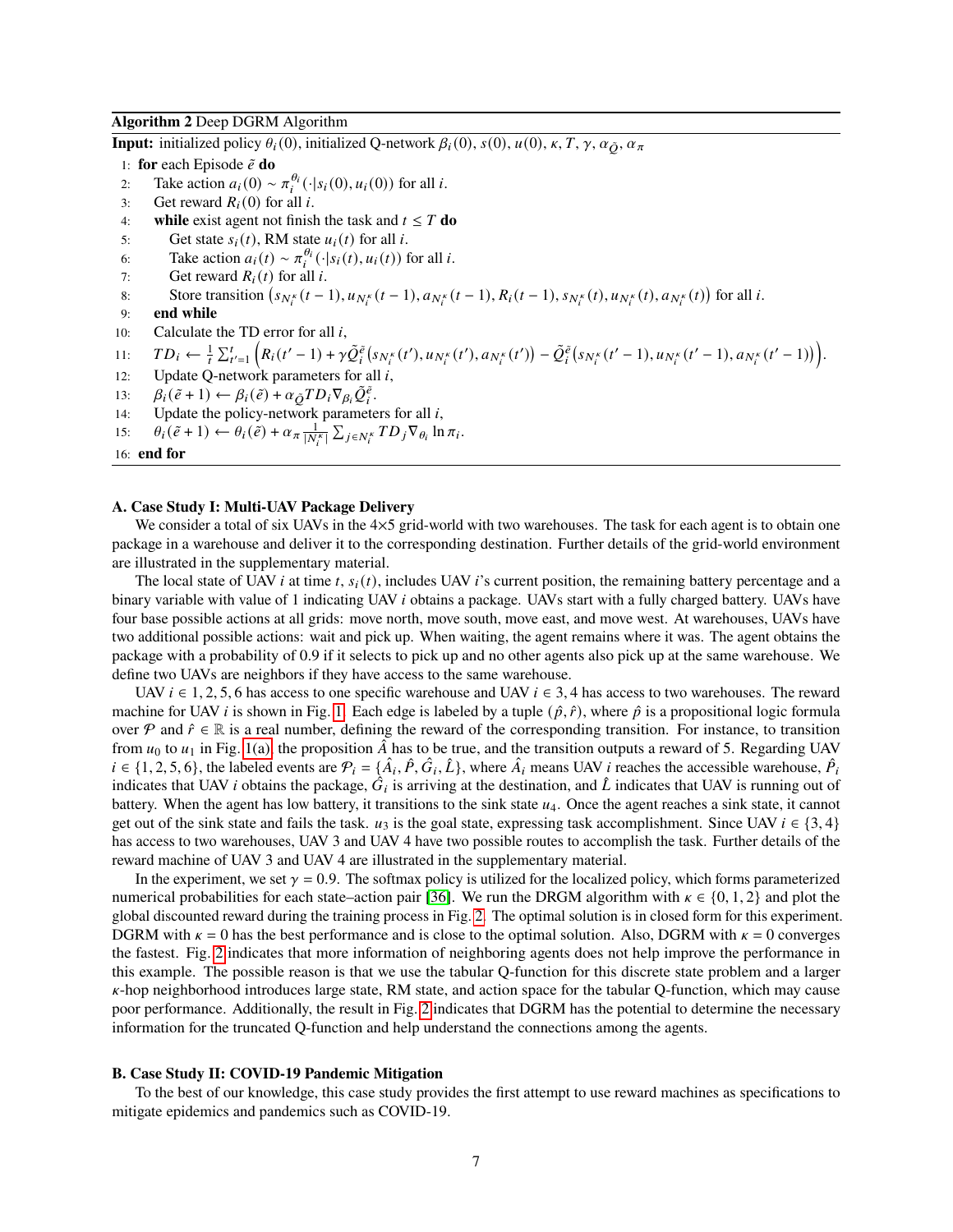<span id="page-7-1"></span><span id="page-7-0"></span>

<span id="page-7-2"></span>**Fig. 1** (a) Reward machine for UAV  $i \in \{1, 2, 5, 6\}$  in case study I. (b) Reward machine for UAV  $i \in \{3, 4\}$  in **case study I. Purple: sink state; Red: goal state.**



**Fig. 2 Global discounted rewards during the training process in case study I (denoised using B-spline interpolation).**

We consider a network model of Italy [\[35\]](#page-11-6), where Italy is modeled as a network of 20 regions and the parameters of each region's model are calculated from real data. The total population is divided into five subgroups for each region i: susceptible  $(S_i)$ , infected  $(I_i)$ , quarantined  $(Q_i)$ , hospitalized  $(H_i)$ , recovered  $(C_i)$ , and deceased  $(D_i)$ . The detailed analysis of real data and the estimation of parameters of the pandemic model can be referred to [\[35\]](#page-11-6).

The authors in [\[35\]](#page-11-6) propose a bang-bang control strategy for each region according to the relative saturation level of its health system. The regional lockdown is enforced when the relative saturation level is high. During the lockdown, the region implements strict social distancing rules, and control all fluxes in or out of the region. Further details of the bang-bang control and mathematical derivations are illustrated in the supplementary material. We take the above bang-bang control as a baseline method for comparison with our proposed method.

In this case study, we aim to control the spread of COVID-19 among the 20 regions of Italy in a period of 4 weeks. A region is defined to be in a severe situation when the total hospital capacity is saturated, denoted by  $\frac{0.1\mathcal{H}_l}{\mathcal{T}_l^H} \ge 0.5$ , which is the same as the saturation level when a lockdown is adopted in the bang-bang control. 0.1 $H_i$  estimates the number of the hospitalized requiring care in ICU and  $\tau_i^{\mathcal{H}}$  is the number of available ICU beds in the region *i*. The control objective is that each region would not be in a severe situation for 2 consecutive weeks and avoid long time lockdown of 2 consecutive weeks, since costs of continuing severe restrictions could be great relative to likely benefits in lives saved [\[37\]](#page-11-8).

To conduct our experiment, we establish a labeled graph-based multi-agent MDP for the network model of Italy and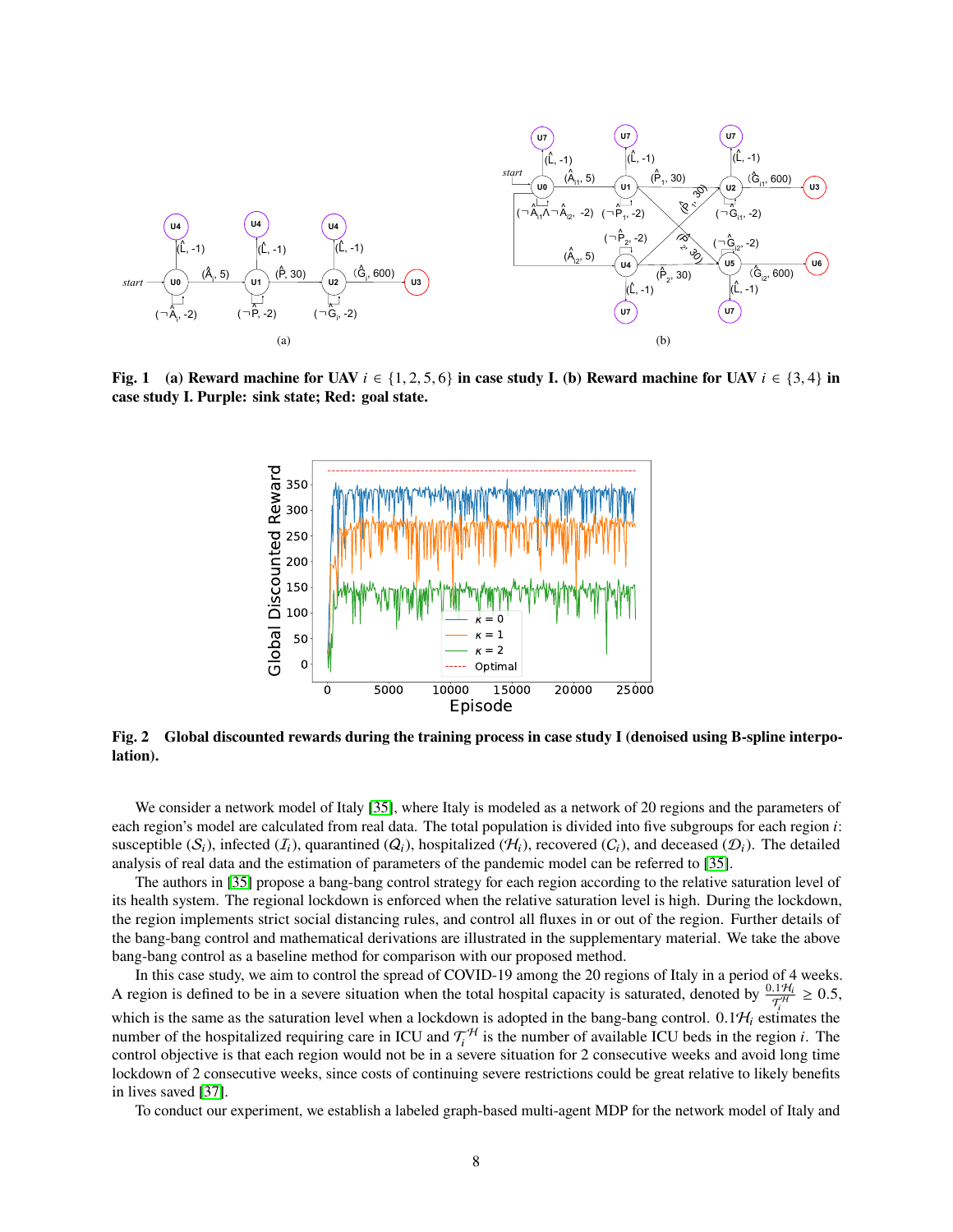a reward machine as task specification for each region. We define that region  $i$  is region  $i$ 's neighbor if there are fluxes of people traveling between two regions. The simulation is conducted with a discretization step of 1 day and starts on a Monday. At the first step pf the simulation, each region is set to be in a severe situation,  $H_i(0) = 6\mathcal{T}_i^H$ , the values of  $I_i(0), Q_i(0), C_i(0)$ , and  $D_i(0)$  are the same as the experiment in [\[35\]](#page-11-6). Each region has four possible actions at each time step: no restrictions, implementing social distancing, controlling fluxes between neighboring regions, and adopting a lockdown. The local state of region *i* at day  $t$ ,  $s_i(t)$ , includes the characterization of its population, high-level features of this week's situation, and the simulated time step,

$$
s_i(t) = (\mathcal{S}_i(t), \mathcal{I}_i(t), \mathcal{R}_i(t), \mathcal{H}_i(t), \mathcal{Q}_i(t), \mathcal{D}_i(t), \tilde{v}_i, \tilde{l}_i, t)
$$
\n(10)

where  $\tilde{v}_i$  and  $\tilde{l}_i$  are the number of days when the region is in a severe situation and the number of days when the region adopts a lockdown since this Monday, respectively. The transitions of  $S_i(t)$ ,  $I_i(t)$ ,  $R_i(t)$ ,  $R_i(t)$ ,  $Q_i(t)$ ,  $D_i(t)$  follow the pan-demic model's dynamics in [\[35\]](#page-11-6). The set of events is  $P_i = \{\epsilon_0, \epsilon_1, v_0^{0}I^0, v_0^{0.5}I^0, v_1^{1}I^0, v_0^{0.6}I^0, v_0^{0.5}I^0, v_1^{1}I^0, v_0^{0.5}I^0, v_0^{1}I^0, v_0^{0.5}I^1, v_0^{0.5}I^1, v_0^{0.5}I^1, v_0^{0.5}I^1, v_0^{0.5}I^1, v_0^{0$  $v^1 l^1$ , where  $\epsilon_0$  is an empty event when the current day is not Monday;  $\epsilon_1$  is the event leading to the goal state and indicates the current day is the last time step of the entire simulation; the superscript of  $\nu$  and  $l$  describe the level of the situation's severity and the frequency of lockdown implementation during the previous seven days (from Monday to Sunday), respectively. Further details of  $\nu$  and  $\ell$  are illustrated in the supplementary material.

We note that the reward machine for each region is the same for simplicity. The initial RM state assumes that during the previous week, the region was in a severe situation at least 1 day but less than 7 days and did not implement a lockdown. We define sink states to indicate that the region has been in a severe situation or has implemented a lockdown for two consecutive weeks, which are not encouraged. Further details of the reward machine and the reward function are illustrated in the supplementary material.

In the experiment, we set  $\gamma = 0.9$ . We use two fully connected layers with [256, 128] units and ReLU activations for actor and two fully connected layers with [256, 128] units and Tanh activation for critic. We run the deep DGRM algorithm with  $\kappa = 0$  up to  $\kappa = 5$  and plot the global discounted rewards during the training process in Fig. [3.](#page-8-0) With the increase in  $\kappa$ , the global discounted reward increases when  $\kappa \leq 2$ . This is also demonstrated in Fig. [4,](#page-9-6) which shows the performance of the baseline (bang-bang control policy in [\[35\]](#page-11-6)) and the results of deep DGRM obtained by 20 independent simulation runs using the converged policy for each  $\kappa$ . The deep DGRM algorithm with  $\kappa > 0$  outperforms  $\kappa = 0$ , which is the independent learner method in [\[38\]](#page-11-9). The deep DGRM algorithm with  $\kappa = 1$  improves the global discounted reward by 218% compared to  $\kappa = 0$ . The deep DGRM with  $\kappa = 2$  has limited improvement (4%) on the performance compared to  $\kappa = 1$ . When  $\kappa > 2$ , the global discounted reward stops growing due to the noise. This is also consistent with Theorem 4 that the proposed algorithm can reach a stationary point. We note that with the deep DGRM algorithm, information of 1-hop neighborhood is sufficient for this experiment and the global information is unnecessary for good performance. Moreover, the deep DGRM with  $\kappa = 1$  improves the global accumulated reward by 119% compared to the baseline. Further details of the result with  $\kappa = 1$ , including the local discounted rewards and the actions selected by each region are illustrated in the supplementary material.

<span id="page-8-0"></span>

**Fig. 3 Global discounted rewards during the training process in case study II (denoised using B-spline interpolation).**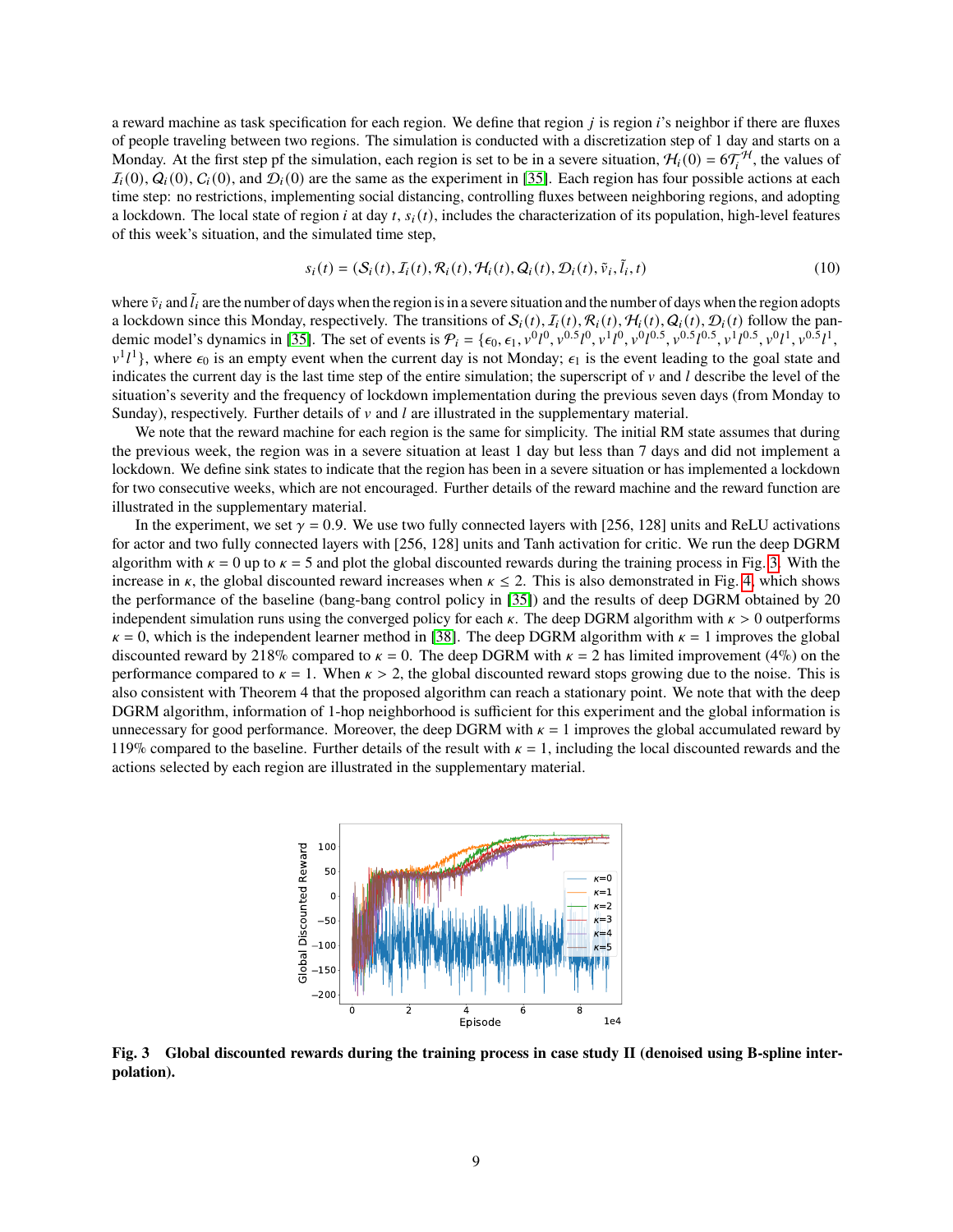<span id="page-9-6"></span>

**Fig. 4 Comparison of global discounted rewards in case study II.** .

#### **VI. Conclusion**

In this work, reward machines are leveraged to express complex temporally extended tasks. A decentralized learning algorithm for graph-based MDP is introduced. During training, we use the local information of the  $\kappa$ -hop neighborhood for a truncated Q-function. The truncated Q-function can be computed efficiently, and we prove that the approximation error is bounded. After training, agents can implement the policies independently. We also combine the decentralized architecture and function approximation by deep neural networks to enable the application to large-scale MARL or continuous state problems. Moreover, this is the first work to use reward machines to mitigate the COVID-19 pandemic through task specification, and we show the performance improvement over the baseline method.

The current work assumes each agent has an individual reward machine and the reward machine is known, but it would be possible to learn reward machines from experience [\[24\]](#page-10-15) and decompose a team-level task to a collection of reward machines [\[21\]](#page-10-12). We use a standard actor-critc algorithm, one possible research direction is to use more advanced RL algorithms such as Proximal Policy Optimization (PPO) [\[39\]](#page-11-10) to allow for solving continuous action problems. Leveraging strategies such as Hindsight Experience Replay [\[40\]](#page-11-11) to learn policies faster is also worth investigating.

#### **Acknowledgments**

The research reported in this paper was supported by funds from NASA University Leadership Initiative program (Contract No. NNX17AJ86A, PI: Yongming Liu, Technical Officer: Anupa Bajwa). The support is gratefully acknowledged.

#### **References**

- <span id="page-9-0"></span>[1] Dean, T., and Kanazawa, K., "A model for reasoning about persistence and causation," *Computational intelligence*, Vol. 5, No. 2, 1989, pp. 142–150.
- <span id="page-9-1"></span>[2] Guestrin, C., Koller, D., Parr, R., and Venkataraman, S., "Efficient solution algorithms for factored MDPs," *Journal of Artificial Intelligence Research*, Vol. 19, 2003, pp. 399–468.
- <span id="page-9-2"></span>[3] Forsell, N., and Sabbadin, R., "Approximate linear-programming algorithms for graph-based Markov decision processes," *Proceedings of the 2006 conference on ECAI 2006: 17th European Conference on Artificial Intelligence August 29–September 1, 2006, Riva del Garda, Italy*, 2006, pp. 590–594.
- <span id="page-9-3"></span>[4] Cheng, Q., Liu, Q., Chen, F., and Ihler, A. T., "Variational planning for graph-based MDPs," *Advances in Neural Information Processing Systems*, Vol. 26, 2013, pp. 2976–2984.
- <span id="page-9-4"></span>[5] Blondel, V. D., and Tsitsiklis, J. N., "A survey of computational complexity results in systems and control," *Automatica*, Vol. 36, No. 9, 2000, pp. 1249–1274.
- <span id="page-9-5"></span>[6] Hernandez-Leal, P., Kartal, B., and Taylor, M. E., "A survey and critique of multiagent deep reinforcement learning," *Autonomous Agents and Multi-Agent Systems*, Vol. 33, No. 6, 2019, pp. 750–797.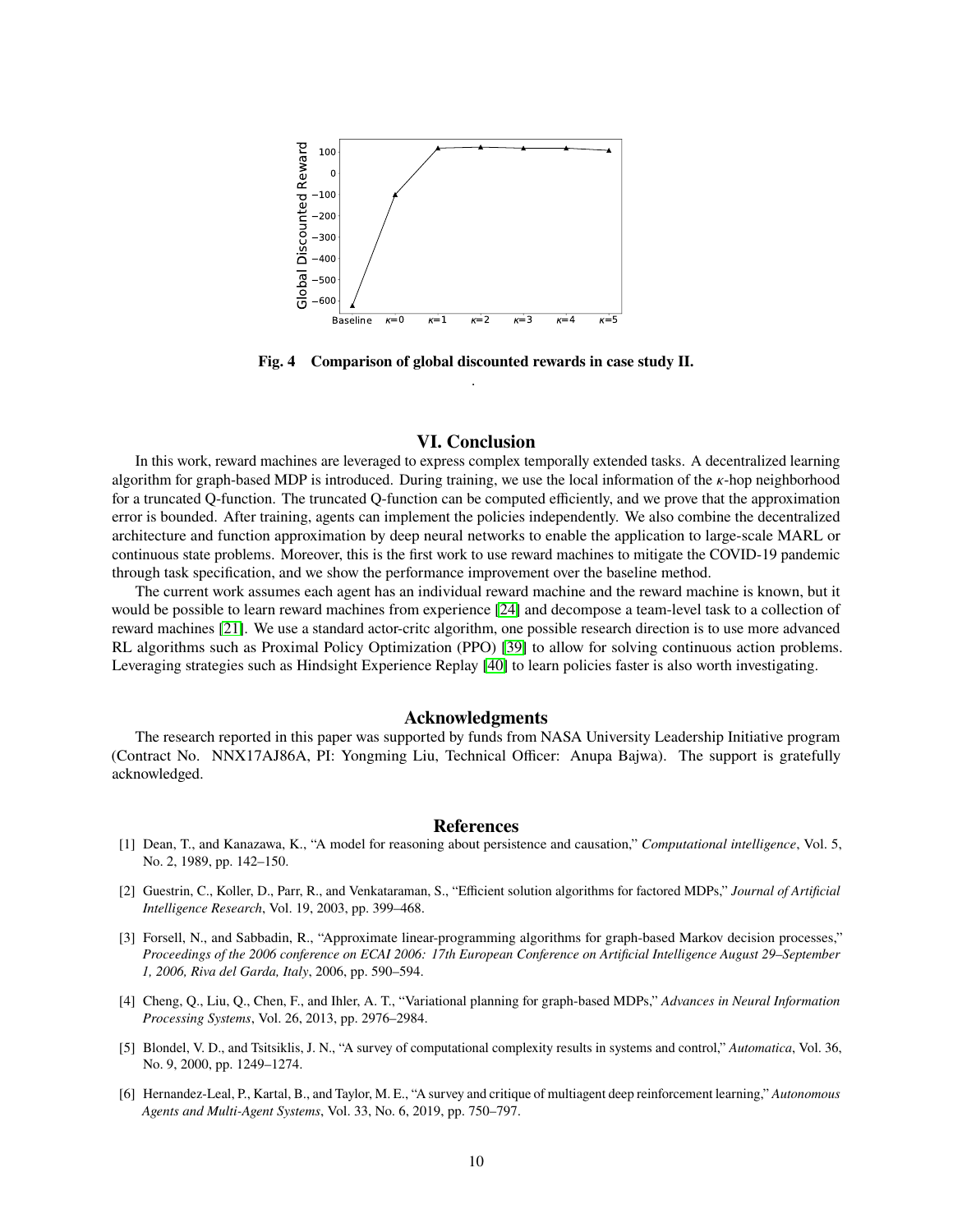- <span id="page-10-0"></span>[7] Littman, M. L., "Markov games as a framework for multi-agent reinforcement learning," *Machine learning proceedings 1994*, Elsevier, 1994, pp. 157–163.
- [8] Claus, C., and Boutilier, C., "The dynamics of reinforcement learning in cooperative multiagent systems," *AAAI/IAAI*, Vol. 1998, No. 746-752, 1998, p. 2.
- [9] Littman, M. L., "Value-function reinforcement learning in Markov games," *Cognitive systems research*, Vol. 2, No. 1, 2001, pp. 55–66.
- <span id="page-10-1"></span>[10] Hu, J., and Wellman, M. P., "Nash Q-learning for general-sum stochastic games," *Journal of machine learning research*, Vol. 4, No. Nov, 2003, pp. 1039–1069.
- <span id="page-10-2"></span>[11] Silver, B., Frawley, W., Iba, G., Vittal, J., and Bradford, K., "ILS: A framework for multi-paradigmatic learning," *Machine Learning Proceedings 1990*, Elsevier, 1990, pp. 348–356.
- <span id="page-10-3"></span>[12] Hu, J., and Liu, Y., "UAS Conflict Resolution Integrating a Risk-Based Operational Safety Bound as Airspace Reservation with Reinforcement Learning," *AIAA Scitech 2020 Forum*, 2020, p. 1372.
- <span id="page-10-4"></span>[13] Wang, W., Liu, Y., Srikant, R., and Ying, L., "3M-RL: Multi-Resolution, Multi-Agent, Mean-Field Reinforcement Learning for Autonomous UAV Routing," *IEEE Transactions on Intelligent Transportation Systems*, 2021.
- <span id="page-10-5"></span>[14] Zhang, K., Yang, Z., Liu, H., Zhang, T., and Basar, T., "Fully decentralized multi-agent reinforcement learning with networked agents," *International Conference on Machine Learning*, PMLR, 2018, pp. 5872–5881.
- <span id="page-10-6"></span>[15] Guestrin, C., Koller, D., and Parr, R., "Multiagent Planning with Factored MDPs." *NIPS*, Vol. 1, 2001, pp. 1523–1530.
- <span id="page-10-7"></span>[16] Cubuktepe, M., Xu, Z., and Topcu, U., "Distributed Policy Synthesis of Multi-Agent Systems with Graph Temporal Logic Specifications," *IEEE Transactions on Control of Network Systems*, 2021.
- <span id="page-10-8"></span>[17] Foerster, J., Farquhar, G., Afouras, T., Nardelli, N., and Whiteson, S., "Counterfactual multi-agent policy gradients," *Proceedings of the AAAI Conference on Artificial Intelligence*, Vol. 32, 2018.
- <span id="page-10-9"></span>[18] Lowe, R., Wu, Y., Tamar, A., Harb, J., Abbeel, P., and Mordatch, I., "Multi-agent actor-critic for mixed cooperative-competitive environments," *arXiv preprint arXiv:1706.02275*, 2017.
- <span id="page-10-10"></span>[19] Qu, G., Wierman, A., and Li, N., "Scalable reinforcement learning of localized policies for multi-agent networked systems," *Learning for Dynamics and Control*, PMLR, 2020, pp. 256–266.
- <span id="page-10-11"></span>[20] Icarte, R. T., Klassen, T., Valenzano, R., and McIlraith, S., "Using reward machines for high-level task specification and decomposition in reinforcement learning," *International Conference on Machine Learning*, PMLR, 2018, pp. 2107–2116.
- <span id="page-10-12"></span>[21] Neary, C., Xu, Z., Wu, B., and Topcu, U., "Reward machines for cooperative multi-agent reinforcement learning," *arXiv preprint arXiv:2007.01962*, 2020.
- <span id="page-10-13"></span>[22] DeFazio, D., and Zhang, S., "Learning Quadruped Locomotion Policies with Reward Machines," *arXiv preprint arXiv:2107.10969*, 2021.
- <span id="page-10-14"></span>[23] Shah, A., Li, S., and Shah, J., "Planning with uncertain specifications (puns)," *IEEE Robotics and Automation Letters*, Vol. 5, No. 2, 2020, pp. 3414–3421.
- <span id="page-10-15"></span>[24] Xu, Z., Gavran, I., Ahmad, Y., Majumdar, R., Neider, D., Topcu, U., and Wu, B., "Joint inference of reward machines and policies for reinforcement learning," *Proceedings of the International Conference on Automated Planning and Scheduling*, Vol. 30, 2020, pp. 590–598.
- [25] Toro Icarte, R., Waldie, E., Klassen, T., Valenzano, R., Castro, M., and McIlraith, S., "Learning reward machines for partially observable reinforcement learning," *Advances in Neural Information Processing Systems*, Vol. 32, 2019, pp. 15523–15534.
- [26] Furelos-Blanco, D., Law, M., Russo, A., Broda, K., and Jonsson, A., "Induction of subgoal automata for reinforcement learning," *Proceedings of the AAAI Conference on Artificial Intelligence*, Vol. 34, 2020, pp. 3890–3897.
- [27] Furelos-Blanco, D., Law, M., Jonsson, A., Broda, K., and Russo, A., "Induction and exploitation of subgoal automata for reinforcement learning," *Journal of Artificial Intelligence Research*, Vol. 70, 2021, pp. 1031–1116.
- [28] Hasanbeig, M., Jeppu, N. Y., Abate, A., Melham, T., and Kroening, D., "DeepSynth: Automata Synthesis for Automatic Task Segmentation in Deep Reinforcement Learning," *The Thirty-Fifth* {*AAAI*} *Conference on Artificial Intelligence,*{*AAAI*}, Vol. 2, Baltimore, MD, USA, August 15–17, 27th {USENIX} Security Symposium,{USENIX} Security 18, 2021, p. 36.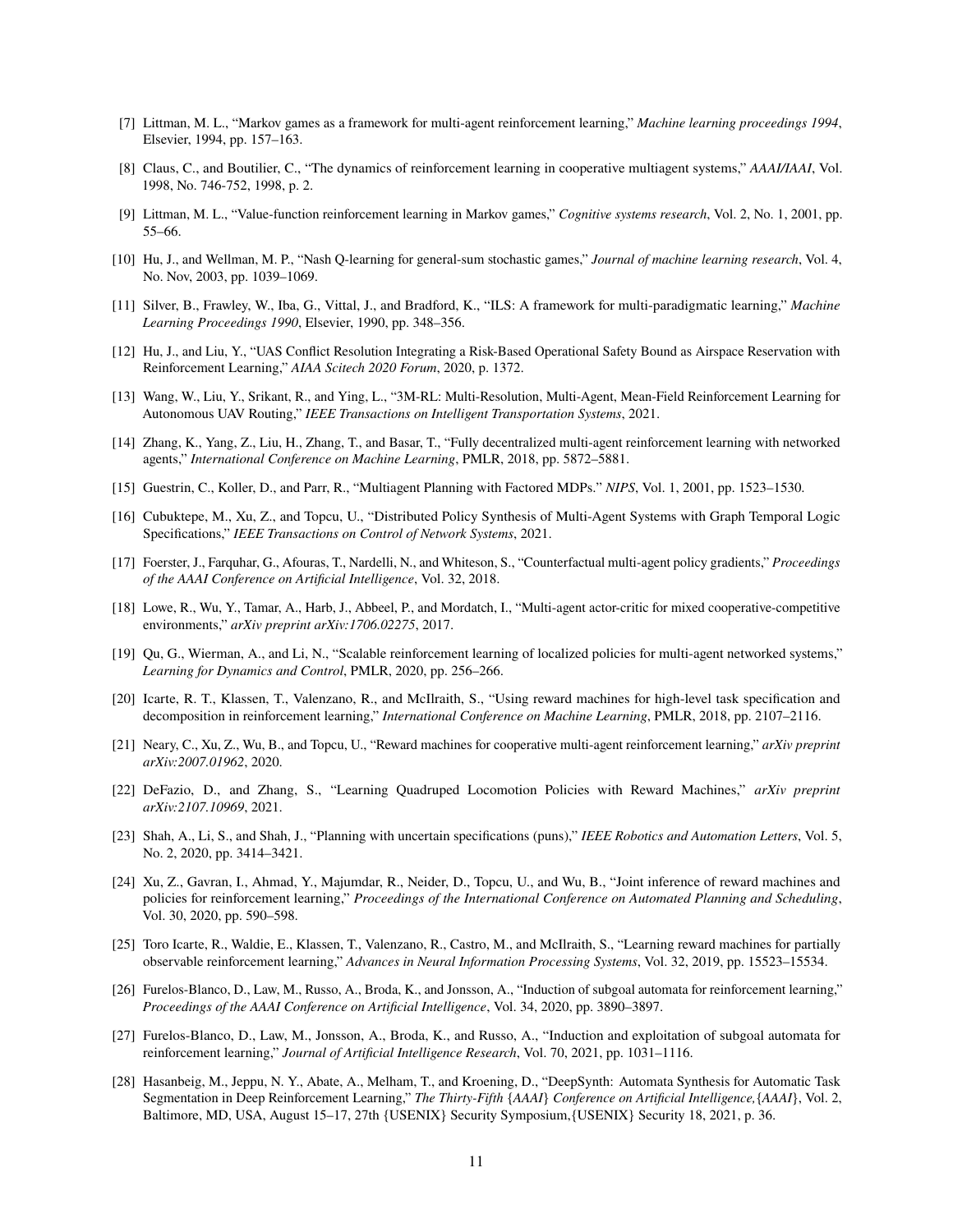- <span id="page-11-0"></span>[29] Rens, G., and Raskin, J.-F., "Learning non-markovian reward models in mdps," *arXiv preprint arXiv:2001.09293*, 2020.
- <span id="page-11-1"></span>[30] Parr, R., and Russell, S., "Reinforcement learning with hierarchies of machines," *Advances in neural information processing systems*, 1998, pp. 1043–1049.
- <span id="page-11-2"></span>[31] Sutton, R. S., Precup, D., and Singh, S., "Between MDPs and semi-MDPs: A framework for temporal abstraction in reinforcement learning," *Artificial intelligence*, Vol. 112, No. 1-2, 1999, pp. 181–211.
- <span id="page-11-3"></span>[32] Dietterich, T. G., "Hierarchical reinforcement learning with the MAXQ value function decomposition," *Journal of artificial intelligence research*, Vol. 13, 2000, pp. 227–303.
- <span id="page-11-4"></span>[33] Icarte, R. T., Klassen, T. Q., Valenzano, R., and McIlraith, S. A., "Reward Machines: Exploiting Reward Function Structure in Reinforcement Learning," *arXiv preprint arXiv:2010.03950*, 2020.
- <span id="page-11-5"></span>[34] Sutton, R. S., McAllester, D. A., Singh, S. P., and Mansour, Y., "Policy gradient methods for reinforcement learning with function approximation," *Advances in neural information processing systems*, 2000, pp. 1057–1063.
- <span id="page-11-6"></span>[35] Della Rossa, F., Salzano, D., Di Meglio, A., De Lellis, F., Coraggio, M., Calabrese, C., Guarino, A., Cardona, R., DeLellis, P., Liuzza, D., et al., "Intermittent yet coordinated regional strategies can alleviate the COVID-19 epidemic: a network model of the Italian case," *arXiv preprint arXiv:2005.07594*, 2020.
- <span id="page-11-7"></span>[36] Sutton, R. S., and Barto, A. G., *Reinforcement learning: An introduction*, MIT press, 2018.
- <span id="page-11-8"></span>[37] Miles, D. K., Stedman, M., and Heald, A. H., ""Stay at Home, Protect the National Health Service, Save Lives": a cost benefit analysis of the lockdown in the United Kingdom," *International Journal of Clinical Practice*, Vol. 75, No. 3, 2021, p. e13674.
- <span id="page-11-9"></span>[38] Tan, M., "Multi-agent reinforcement learning: Independent vs. cooperative agents," *Proceedings of the tenth international conference on machine learning*, 1993, pp. 330–337.
- <span id="page-11-10"></span>[39] Schulman, J., Wolski, F., Dhariwal, P., Radford, A., and Klimov, O., "Proximal policy optimization algorithms," *arXiv preprint arXiv:1707.06347*, 2017.
- <span id="page-11-11"></span>[40] Andrychowicz, M., Wolski, F., Ray, A., Schneider, J., Fong, R., Welinder, P., McGrew, B., Tobin, J., Abbeel, P., and Zaremba, W., "Hindsight experience replay," *arXiv preprint arXiv:1707.01495*, 2017.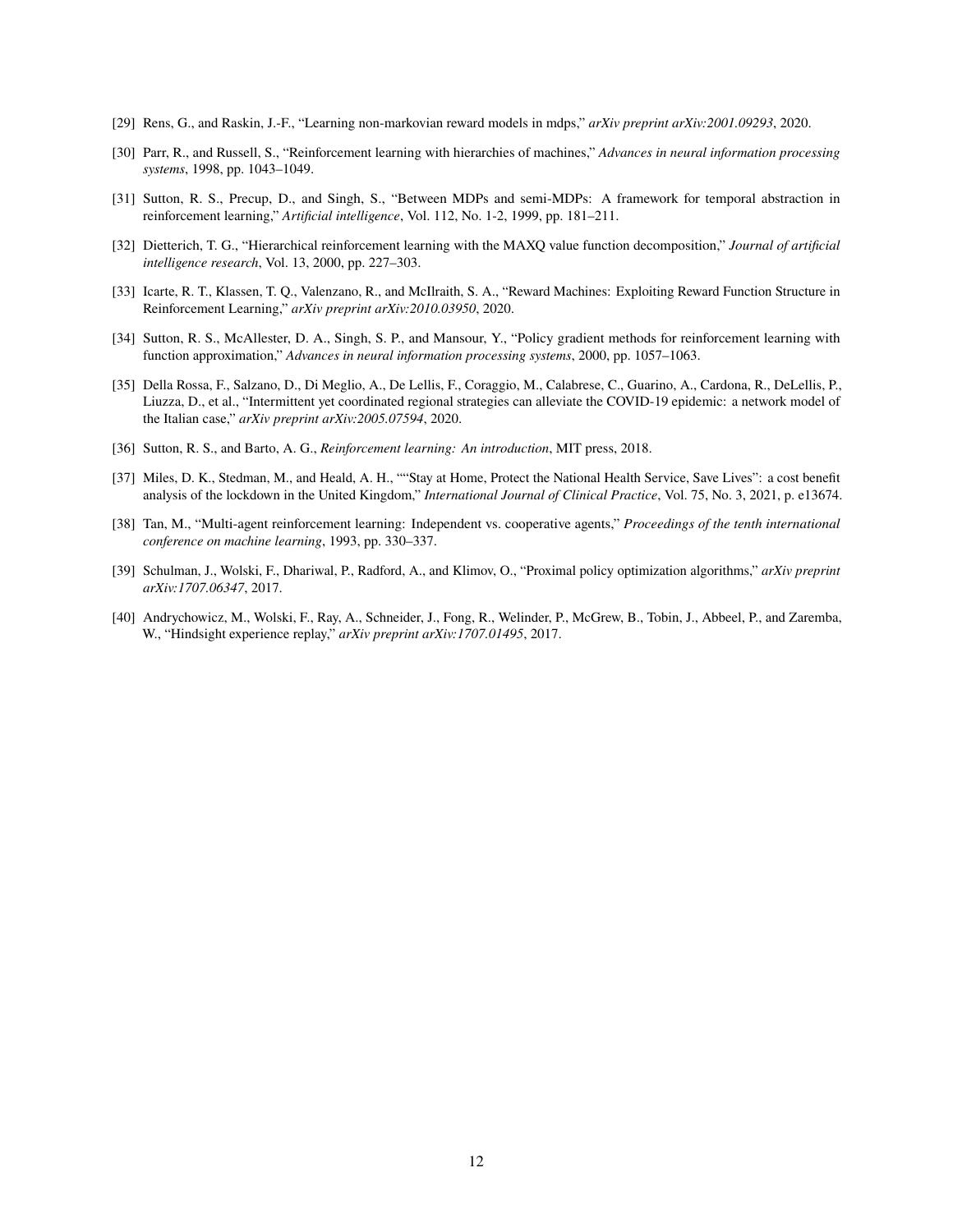# **VII. APPENDIX**

# **A. Proof of theorem 1**

Recall  $s = (s_{N_i^k}, s_{N_{-i}^k}), u = (u_{N_i^k}, u_{N_{-i}^k}), a = (a_{N_i^k}, a_{N_{-i}^k}).$  We denote  $s' = (s_{N_i^k}, s'_{N_{-i}^k}), u' = (u_{N_i^k}, u'_{N_{-i}^k}), a' = (u'_{N_i^k}, u'_{N_{-i}^k})$  $(a_{N_t^k}, a'_{N_t})$ .  $d_{t,i}$  is the distribution of  $(s_i(t), u_i(t), a_i(t))$  conditioned on  $(s(0), u(0), a(0))$  =  $(s, u, a)$  under policy  $\theta$ , and  $d'_{t,i}$  is the distribution of  $(s_i(t), u_i(t), a_i(t))$  conditioned on  $(s(0), u(0), a(0)) = (s', u', a')$  under policy  $\theta$ . Since the system transition model  $P_{GR}$  is local dependent and the policy  $\pi_i^{\theta_i}$  is localized,  $d_{t,i}$  only depends on the initial information of agent *i*'s *t*-hop neighborhood,  $(s_{N_i^t}, u_{N_i^t}, a_{N_i^t})$ . Thus,  $d'_{t,i} = d_{t,i}$ , for all  $t \leq \kappa$ . Expanding  $Q_i^{\theta}$  using Eq. 4, we can get

$$
|Q_i^{\theta}(s, u, a) - Q_i^{\theta}(s', u', a')|
$$
  
\n
$$
\leq \sum_{t=0}^{\infty} \left| \mathbb{E} \left[ \gamma^t R_i(s_i(t), u_i(t), a_i(t) | (s(0), u(0), a(0)) = (s, u, a) \right] \right|
$$
  
\n
$$
- \mathbb{E} \left[ \gamma^t R_i(s_i(t), u_i(t), a_i(t) | (s(0), u(0), a(0)) = (s', u', a') \right]
$$
  
\n
$$
\leq \sum_{t=0}^{\infty} \left| \gamma^t \mathbb{E}_{(s_i, u_i, a_i) \sim d_{t,i}} R_i(s_i, u_i, a_i) - \gamma^t \mathbb{E}_{(s_i, u_i, a_i) \sim d'_{t,i}} R_i(s_i, u_i, a_i) \right|
$$
  
\n
$$
= \sum_{t=\kappa+1}^{\infty} \left| \gamma^t \mathbb{E}_{(s_i, u_i, a_i) \sim d_{t,i}} R_i(s_i, u_i, a_i) - \gamma^t \mathbb{E}_{(s_i, u_i, a_i) \sim d'_{t,i}} R_i(s_i, u_i, a_i) \right|
$$
  
\n
$$
\leq \sum_{t=\kappa+1}^{\infty} \gamma^t \overline{R} T V(d_{t,i}, d'_{t,i})
$$
  
\n
$$
\leq \frac{\overline{R}}{1 - \gamma} \gamma^{\kappa+1}
$$
 (11)

where  $TV(d_{t,i}, d'_{t,i})$  is the total variation distance between  $d_{t,i}$  and  $d'_{t,i}$ , which is no larger than 1.

#### **B. Proof of theorem 2**

For any  $(s, u, a) \in S_G \times U_G \times A_G$ ,

$$
|\tilde{Q}_{i}^{\theta}(s_{N_{i}^{k}}, u_{N_{i}^{k}}, a_{N_{i}^{k}}) - Q_{i}^{\theta}(s, u, a)|
$$
\n
$$
\leq |\sum_{s'_{N_{-i}^{k}}, u'_{N_{-i}^{k}}, a'_{N_{-i}^{k}}}(s'_{N_{-i}^{k}}, u'_{N_{-i}^{k}}, a'_{N_{-i}^{k}}; s_{N_{i}^{k}}, u_{N_{i}^{k}}, a_{N_{i}^{k}})Q_{i}^{\theta}(s_{N_{i}^{k}}, s'_{N_{-i}^{k}}, u_{N_{i}^{k}}, a'_{N_{-i}^{k}})
$$
\n
$$
-Q_{i}^{\theta}(s_{N_{i}^{k}}, s_{N_{-i}^{k}}, u_{N_{i}^{k}}, u_{N_{-i}^{k}}, a_{N_{i}^{k}}, a_{N_{-i}^{k}})]
$$
\n
$$
\leq \sum_{s'_{N_{-i}^{k}}, u'_{N_{-i}^{k}}, a'_{N_{-i}^{k}}}(s'_{N_{-i}^{k}}, u'_{N_{-i}^{k}}, a'_{N_{-i}^{k}}; s_{N_{i}^{k}}, u_{N_{i}^{k}}, a_{N_{i}^{k}})
$$
\n
$$
\cdot |\mathcal{Q}_{i}^{\theta}(s_{N_{i}^{k}}, s'_{N_{-i}^{k}}, u_{N_{i}^{k}}, u'_{N_{-i}^{k}}, a_{N_{i}^{k}}, a'_{N_{-i}^{k}}) - \mathcal{Q}_{i}^{\theta}(s_{N_{i}^{k}}, s_{N_{-i}^{k}}, u_{N_{i}^{k}}, a_{N_{i}^{k}}, a_{N_{-i}^{k}})
$$
\n
$$
\leq \lambda \rho^{\kappa+1}
$$
\n(12)

# **C. Proof of theorem 3**

Since  $\pi^{\theta}(a|s, u) = \prod_{i=1}^{N} \pi_i^{\theta_i}(a_i|s_i, u_i)$ , we have  $\nabla_{\theta_i} \log \pi^{\theta}(a|s, u) = \nabla_{\theta_i} \sum_{j \in V} \log \pi_j^{\theta_j}$  $_{i}^{\theta_{j}}(a_{j}|s_{j},u_{j}) = \nabla_{\theta_{i}} \log \pi_{i}^{\theta_{i}}(a_{i}|s_{i},u_{i}).$ Therefore,

$$
\nabla_{\theta_i} J(\theta) = \frac{1}{1 - \gamma} \mathbb{E}_{(s,u) \sim d^{\theta}, a \sim \pi^{\theta}(\cdot | s, u)} Q^{\theta}(s, u, a) \nabla_{\theta_i} \log \pi^{\theta}(a | s, u)
$$
\n
$$
= \frac{1}{1 - \gamma} \mathbb{E}_{(s,u) \sim d^{\theta}, a \sim \pi^{\theta}(\cdot | s, u)} Q^{\theta}(s, u, a) \nabla_{\theta_i} \log \pi_i^{\theta_i}(a_i | s_i, u_i)
$$
\n(13)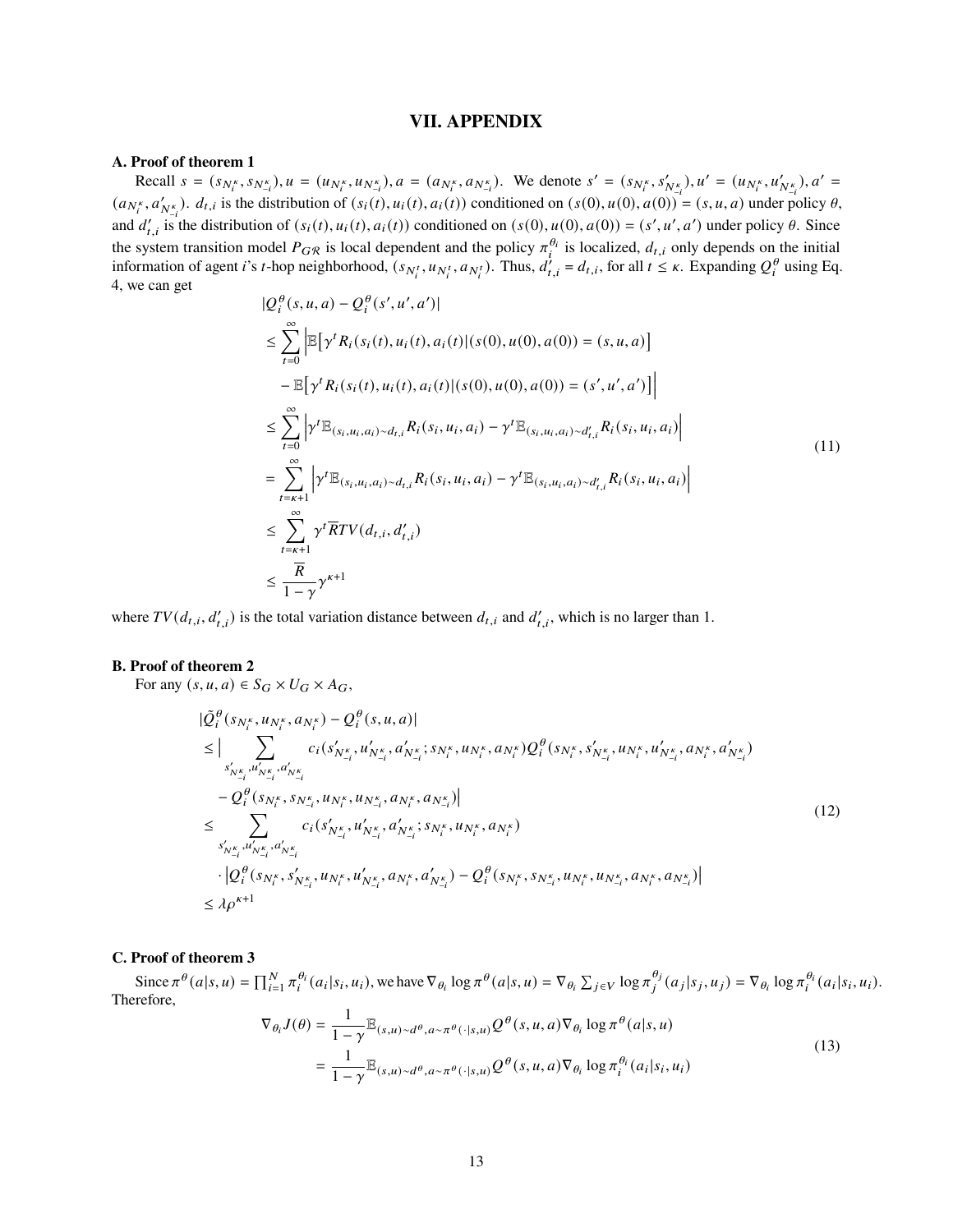Recall  $\tilde{J}_i(\theta) = \frac{1}{1-\gamma} \mathbb{E}_{(s,u) \sim d^{\theta}, a \sim \pi^{\theta}(\cdot | s, u)} \left[ \frac{1}{n} \sum_{j \in N_i^k} \tilde{Q}_j^{\theta}(s_{N_j^k}, u_{N_j^k}, a_{N_j^k}) \right] \nabla_{\theta_i} \log \pi_i^{\theta_i}(a_i | s_i.u_i)$ . Then, we compute  $\tilde{J}_i(\theta)$  - $\nabla_{\theta_i} J(\theta),$ 

$$
\tilde{J}_{i}(\theta) - \nabla_{\theta_{i}} J(\theta)
$$
\n
$$
= \frac{1}{1 - \gamma} \mathbb{E}_{(s, u) \sim d^{\theta}, a \sim \pi^{\theta}(\cdot | s, u)} \Big[ \frac{1}{n} \sum_{j \in N_{i}^{\kappa}} \tilde{Q}_{j}^{\theta}(s_{N_{j}^{\kappa}}, u_{N_{j}^{\kappa}}, a_{N_{j}^{\kappa}}) - Q^{\theta}(s, u, a) \Big] \nabla_{\theta_{i}} \log \pi_{i}^{\theta_{i}}(a_{i} | s_{i}, u_{i})
$$
\n
$$
= \frac{1}{1 - \gamma} \mathbb{E}_{(s, u) \sim d^{\theta}, a \sim \pi^{\theta}(\cdot | s, u)} \Big[ \frac{1}{n} \sum_{j \in N_{i}^{\kappa}} \tilde{Q}_{j}^{\theta}(s_{N_{j}^{\kappa}}, u_{N_{j}^{\kappa}}, a_{N_{j}^{\kappa}}) - \frac{1}{n} \sum_{j \in V} Q_{j}^{\theta}(s, u, a) \Big] \nabla_{\theta_{i}} \log \pi_{i}^{\theta_{i}}(a_{i} | s_{i}, u_{i}) \qquad (14)
$$
\n
$$
- \frac{1}{1 - \gamma} \mathbb{E}_{(s, u) \sim d^{\theta}, a \sim \pi^{\theta}(\cdot | s, u)} \frac{1}{n} \sum_{j \in N_{-i}^{\kappa}} \tilde{Q}_{j}^{\theta}(s_{N_{j}^{\kappa}}, u_{N_{j}^{\kappa}}, a_{N_{j}^{\kappa}}) \nabla_{\theta_{i}} \log \pi_{i}^{\theta_{i}}(a_{i} | s_{i}, u_{i})
$$
\n
$$
= e_{1} - e_{2}
$$

We first show  $e_2 = 0$ . Let  $e_3 = \mathbb{E}_{(s,u)\sim d^{\theta}, a\sim \pi^{\theta}(\cdot|s,u)} \nabla_{\theta_i} \log \pi_i^{\theta_i}(a_i|s_i, u_i) \tilde{Q}_i^{\theta}(s_{N_i^{\kappa}}, u_{N_i^{\kappa}}, a_{N_i^{\kappa}})$ , for any  $j \in N_i^{\kappa}$ ,

$$
e_{3} = \sum_{s,u,a} d^{\theta}(s,u) \prod_{\tilde{i}=1}^{n} \pi_{\tilde{i}}^{\theta_{\tilde{i}}}(a_{\tilde{i}}|s_{\tilde{i}}, u_{\tilde{i}}) \frac{\nabla_{\theta_{\tilde{i}}} \pi_{i}^{\theta_{\tilde{i}}}(a_{i}|s_{i}, u_{i})}{\pi_{i}^{\theta_{\tilde{i}}}(a_{i}|s_{i}, u_{i})} \tilde{Q}_{j}^{\theta}(s_{N_{j}^{k}}, u_{N_{j}^{k}}, a_{N_{j}^{k}})
$$
\n
$$
= \sum_{s,u,a} d^{\theta}(s,u) \prod_{\tilde{i}\neq i} \pi_{\tilde{i}}^{\theta_{\tilde{i}}}(a_{\tilde{i}}|s_{\tilde{i}}, u_{\tilde{i}}) \nabla_{\theta_{\tilde{i}}} \pi_{i}^{\theta_{\tilde{i}}}(a_{i}|s_{i}, u_{i}) \tilde{Q}_{j}^{\theta}(s_{N_{j}^{k}}, u_{N_{j}^{k}}, a_{N_{j}^{k}})
$$
\n
$$
= \sum_{s,u,a_{1},...,a_{i-1},a_{i+1},...,a_{n}} d^{\theta}(s,u) \prod_{\tilde{i}\neq i} \pi_{\tilde{i}}^{\theta_{\tilde{i}}}(a_{\tilde{i}}|s_{\tilde{i}}, u_{\tilde{i}}) \tilde{Q}_{j}^{\theta}(s_{N_{j}^{k}}, u_{N_{j}^{k}}, a_{N_{j}^{k}}) \sum_{a_{i}} \nabla_{\theta_{i}} \pi_{i}^{\theta_{i}}(a_{i}|s_{i}, u_{i})
$$
\n
$$
= \sum_{s,u,a_{1},...,a_{i-1},a_{i+1},...,a_{n}} d^{\theta}(s,u) \prod_{\tilde{i}\neq i} \pi_{\tilde{i}}^{\theta_{\tilde{i}}}(a_{\tilde{i}}|s_{\tilde{i}}, u_{\tilde{i}}) \tilde{Q}_{j}^{\theta}(s_{N_{j}^{k}}, u_{N_{j}^{k}}, a_{N_{j}^{k}}) \nabla_{\theta_{i}} \sum_{a_{i}} \pi_{i}^{\theta_{i}}(a_{i}|s_{i}, u_{i})
$$
\n(15)

Because  $\tilde{Q}_j^{\theta}(s_{N_j^k}, u_{N_j^k}, a_{N_j^k})$  does not rely on  $a_i$ , as  $i \notin N_j^k$ , and  $\sum_{a_i} \nabla_{\theta_i} \pi_i^{\theta_i}(a_i|s_i, u_i) = \nabla_{\theta_i} \sum_{a_i} \pi_i^{\theta_i}(a_i|s_i, u_i) =$  $\nabla_{\theta_i} 1 = 0$ , we can get  $e_3 = 0$ ,  $e_2 = 0$ . Then we can have,

$$
\begin{split}\n||\tilde{J}_{i}(\theta) - \nabla_{\theta_{i}} J(\theta)|| \\
&= ||e_{1}|| \\
&\leq \frac{1}{1-\gamma} \mathbb{E}_{(s,u)\sim d^{\theta}, a\sim \pi^{\theta}(\cdot|s,u)} \frac{1}{n} \sum_{j \in V} |\tilde{Q}_{j}^{\theta}(s_{N_{j}^{k}}, u_{N_{j}^{k}}, a_{N_{j}^{k}}) - Q_{j}^{\theta}(s, a)|||\nabla_{\theta_{i}} \log \pi_{i}^{\theta_{i}}(a_{i}|s_{i}, u_{i})|| \\
&\leq \frac{1}{1-\gamma} \lambda \rho^{\kappa+1} B_{i}\n\end{split}
$$
\n(16)

# **D. Details of Case study I: UAV Package Delivery**

The 4×5 grid-world for this experiment is shown in Fig. [5.](#page-14-0) Packages in warehouse A need to be transported to destination C, and packages in warehouse B need to be transported to destination D. UAV 1 and 2 only have access to warehouse A, UAV 5 and 6 only have access to warehouse B, and UAV 3 and 4 can go to either warehouse A or B. UAVs start from the positions as indicated in Fig. [5](#page-14-0) with a fully charged battery. The battery consumption is 0.01% when waiting and 2% otherwise. We define a UAV runs out of battery if the remaining battery percentage is less than 7.5%.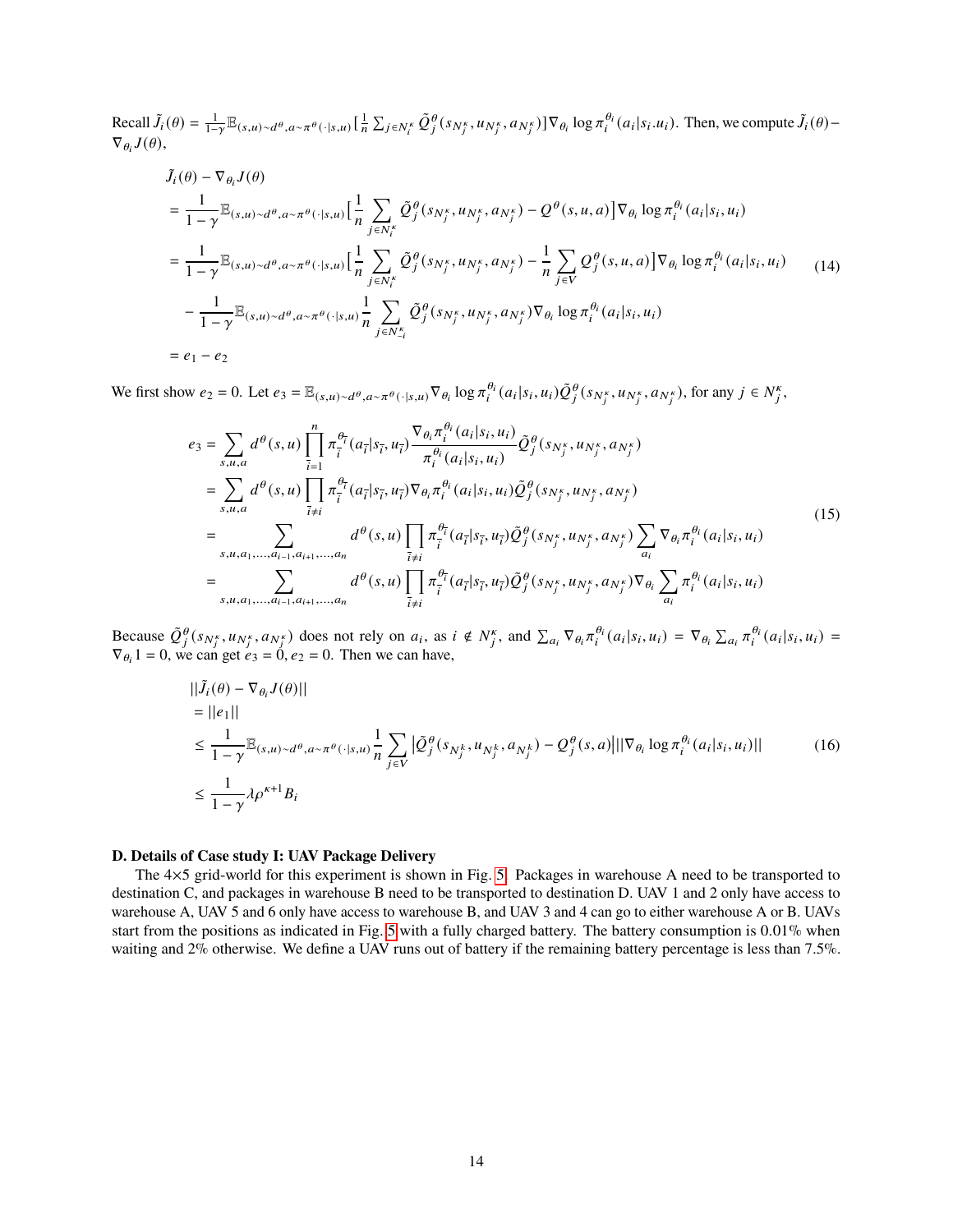<span id="page-14-0"></span>

**Fig. 5 Grid environment in case study I. Triangle with number : initial position of UAV .** .

Regarding the reward machine for UAV  $i \in \{3, 4\}$  as shown in Fig. 1b of the full paper, the labeled events for UAV  $i \in \{3, 4\}$  are  $\mathcal{P}_i = \{\hat{A}_{i1}, \hat{A}_{i2}, \hat{P}_1, \hat{P}_2, \hat{G}_{i1}, \hat{G}_{i2}, \hat{L}\}$ , where the subscripts including 1 and 2 are related to the two accessible warehouses and the corresponding destinations. For instance, we let  $A_{i1}$  mean UAV  $i \in \{3, 4\}$  reaches warehouse A and  $A_{i2}$  means arriving at warehouse B. Both  $u_3$  and  $u_6$  are goal states, and transitioning to either one indicates task completion.

The trajectories of UAVs with  $\kappa = 0$  are shown in Fig. [6.](#page-14-1) It can be seen that all the UAVs finish the task.

<span id="page-14-1"></span>

**Fig. 6** Trajectories of UAVs with  $\kappa = 0$  in case study I. Yellow: select to wait; Light green: select to pick up; **Dark green: receive a package; Blue: finish the task.** .

#### **E. Details of Case study II: COVID-19 Pandemic Mitigation**

The bang-bang control of the baseline method is based on the relative saturation level of a region's health system, mathematically the ratio,  $\tilde{r}_i$ , between the number of the hospitalized requiring care in ICU (estimated as 0.1 $\mathcal{H}_i$ ) over the number of available ICU beds  $(\mathcal{T}_i^H)$  in the region. The regional lockdown is enforced when  $\tilde{r}_i$  is larger than 0.5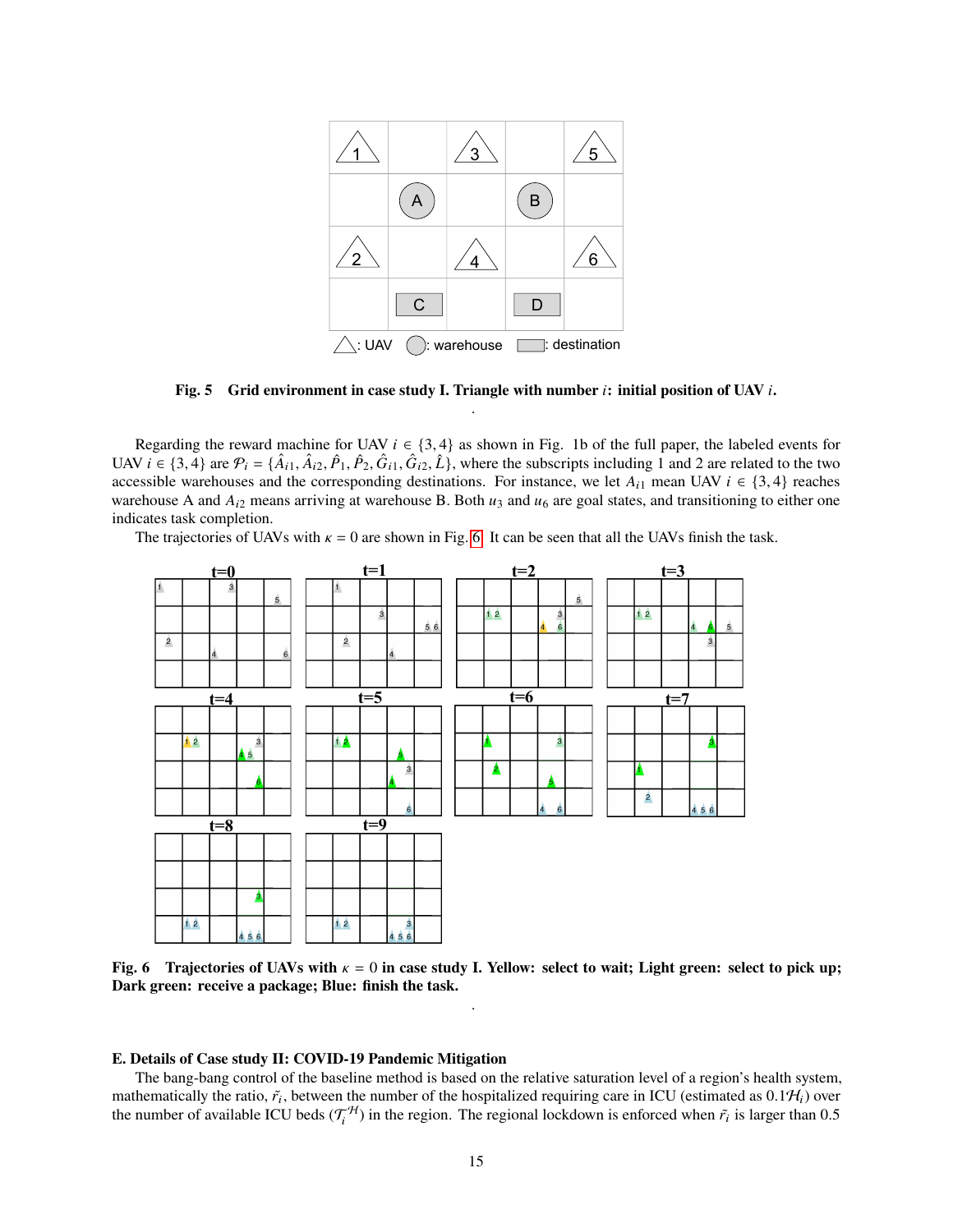and relaxed when  $\tilde{r}_i$  is smaller than 0.2. During the lockdown, the region implements strict social distancing rules, and all fluxes in or out of the region are reduced to 70% of their original values. Mathematically, the social distancing parameter and fluxes are set as follows.

$$
\rho_i = \begin{cases} \frac{\rho_i}{\sqrt{T_i^{H_i}}} & \frac{0.1\mathcal{H}_i}{\mathcal{T}_i^{H_i}} \ge 0.5\\ \min(1, 3\underline{\rho_i}) & \frac{0.1\mathcal{H}_i}{\mathcal{T}_i^{H_i}} \le 0.2 \end{cases}
$$
(17)

where  $\rho_i$  is the minimum estimated value during the national lockdown and min(1, 3 $\rho_i$ ) simulates the relaxation of social distancing rules.

$$
\phi_{ij} = \begin{cases}\n0.7 \frac{\phi_{ij}}{\tau_i^H} & \frac{0.1\mathcal{H}_i}{\tau_i^H} \ge 0.5 \\
\frac{\phi_{ij}}{i} & \frac{0.1\mathcal{H}_i}{\tau_i^H} \le 0.2, \forall i \ne j\n\end{cases}
$$
\n
$$
\phi_{ji} = \begin{cases}\n0.7 \frac{\phi_{ji}}{\tau_i^H} & \frac{0.1\mathcal{H}_i}{\tau_i^H} \ge 0.5 \\
\frac{\phi_{ji}}{\tau_i^H} & \frac{0.1\mathcal{H}_i}{\tau_i^H} \le 0.2, \forall i \ne j\n\end{cases}
$$
\n
$$
\phi_{ii} = 1 - \sum_{i \ne j} \phi_{ij}
$$
\n(18)

where  $\phi_{ij}$  is the original value of the flux from region *i* to region *j* before the pandemic, and 0.7 $\phi_{ij}$  simulates the feedback flux control during a lockdown.

Recall  $\tilde{v}_i$  is the number of days when the region is in a severe situation since this Monday,  $\tilde{l}_i$  is the number of days when the region adopts a lockdown since this Monday, and the set of events is  $P_i = \{\epsilon_0, \epsilon_1, v^0l^0, v^{0.5}l^0, v^1l^0, v^0l^{0.5}, v^{0.5}l^{0.5}, v^{1.5}l^{0.5}\}$  $v^0 l^1$ ,  $v^{0.5} l^1$ ,  $v^{1 \overline{l}} l^{1 \overline{l}}$ . Mathematically,

$$
v^{k} = \begin{cases} v^{0} & \tilde{v} = 0 \\ v^{1} & \tilde{v} = 7 \\ v^{0.5} & 0 < \tilde{v} < 7 \end{cases} \qquad l^{k} = \begin{cases} l^{0} & \tilde{l} = 0 \\ l^{1} & \tilde{l} = 7 \\ l^{0.5} & 0 < \tilde{l} < 7 \end{cases}
$$
(19)

The reward machine for task specification of each region is shown in Fig. [7.](#page-16-0) The agent starts at  $u^0$ , assuming during the previous week, the region was in a severe situation at least 1 day but less than 7 days and did not implement a lockdown. The RM states in purple  $(u^4, u^8, u^9, u^{10}, u^{11}, u^{12}, u^{15})$  are sink states, indicating that the region has been in a severe situation or has implemented a lockdown for two consecutive weeks.  $u^{16}$  is the goal state and can be reached from all the states except the sink states (arrows pointing to  $u^{16}$  are omitted). Arrows with the same color point from the same RM state. Due to the limited space in Fig. [7,](#page-16-0) the required events for RM state transitions which should be marked on the edges in Fig. [7](#page-16-0) are listed in Table [1.](#page-17-0) For instance, during the first week, if the region was in a severe situation and implemented a lockdown for seven consecutive days, denoted by  $v^1 l^1$ , the region is directed to  $u^5$  on the second week's Monday. From Tuesday to Sunday, the agent would remain at the same RM state due to the empty event  $\epsilon_0$ . The reward function  $\sigma_i$  is defined as follows.

$$
\sigma_i(u_i, L_i(s_i, a_i, s'_i)) = \begin{cases}\n-600 & u_i = u^4, u^8, u^9, u^{10}, u^{11}, u^{12}, u^{15} \\
-250v - 50l + 400 & u'_i = u^3 \\
-250v - 50l - 300 & u'_i = u^4, u^8, u^9, u^{10}, u^{11}, u^{12}, u^{15} \\
-250v - 50l + 250 & L_i(s_i, a_i, s'_i) = \epsilon_1 \\
0 & L_i(s_i, a_i, s'_i) = \epsilon_0 \\
-250v - 50l + 200 & \text{otherwise}\n\end{cases}
$$
\n(20)

where  $u'_{i} = \delta_{i}(u_{i}, L_{i}(s_{i}, a_{i}, s'_{i})).$ 

Fig. [8](#page-16-1) shows the local discounted rewards of each region using the deep DRGM algorithm and the baseline method, with the reward function determined by the reward machine. From Fig. [8,](#page-16-1) it can be seen that only region 5 receives a large penalty and fails the task with the deep DGRM algorithm, while a total of 13 regions fail the task utilizing the baseline. We also plot the result of  $\frac{0.1\mathcal{H}_l}{\mathcal{T}_l^H}$  during the entire simulation for each region with  $\kappa = 1$  in Fig. [9.](#page-17-1) The result indicates our proposed deep DGRM algorithm can guide 19 among 20 regions to avoid being in a severe situation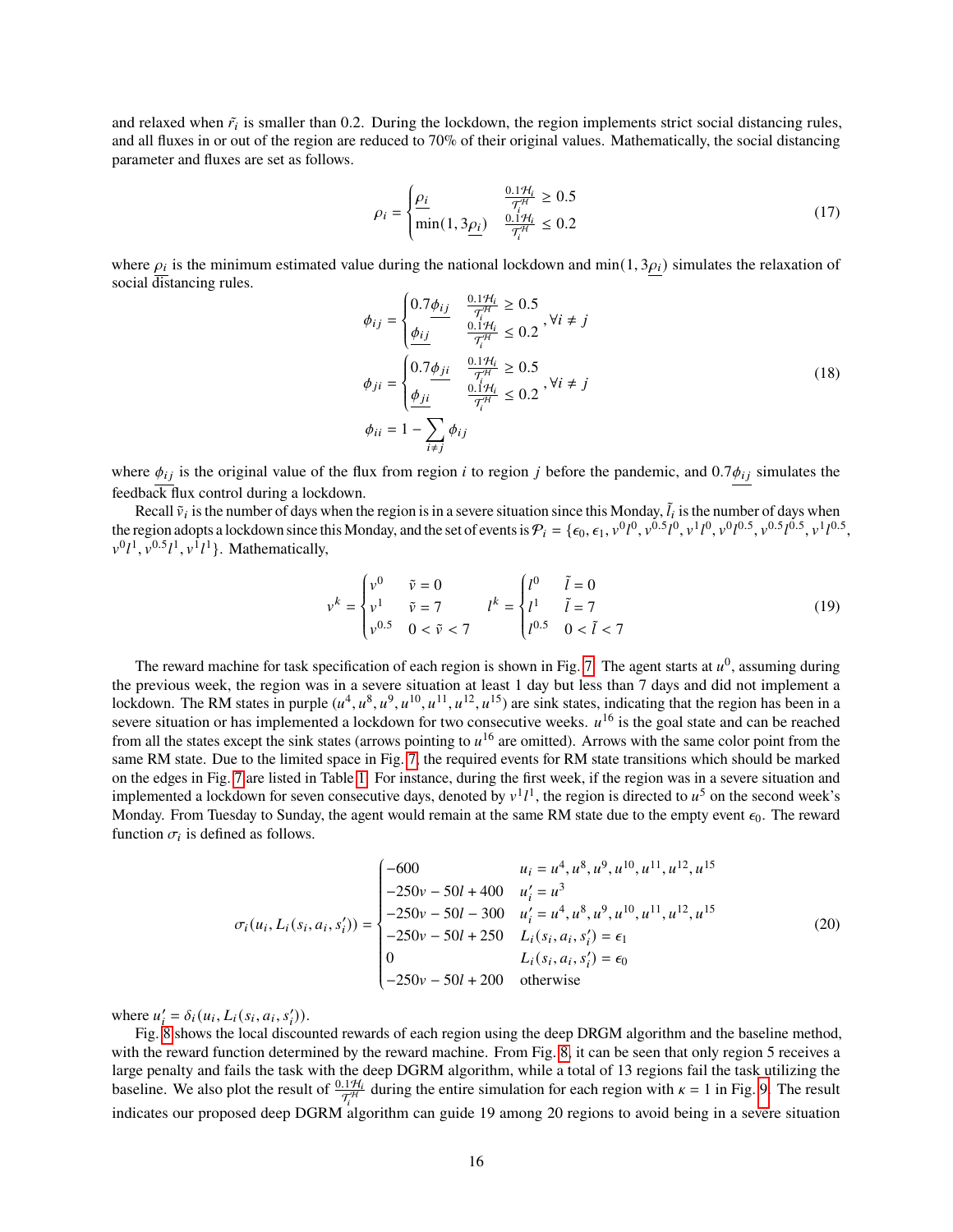<span id="page-16-0"></span>

**Fig. 7 Reward Machine for each agent in case study II. Purple: sink state; Red: goal state.** .

<span id="page-16-1"></span>and adopting a lockdown for 2 consecutive weeks in a period of 4 weeks, which reduces the spread of disease while considering the economic factors.



**Fig. 8 Comparison of local discounted rewards of each region in case study II.** .